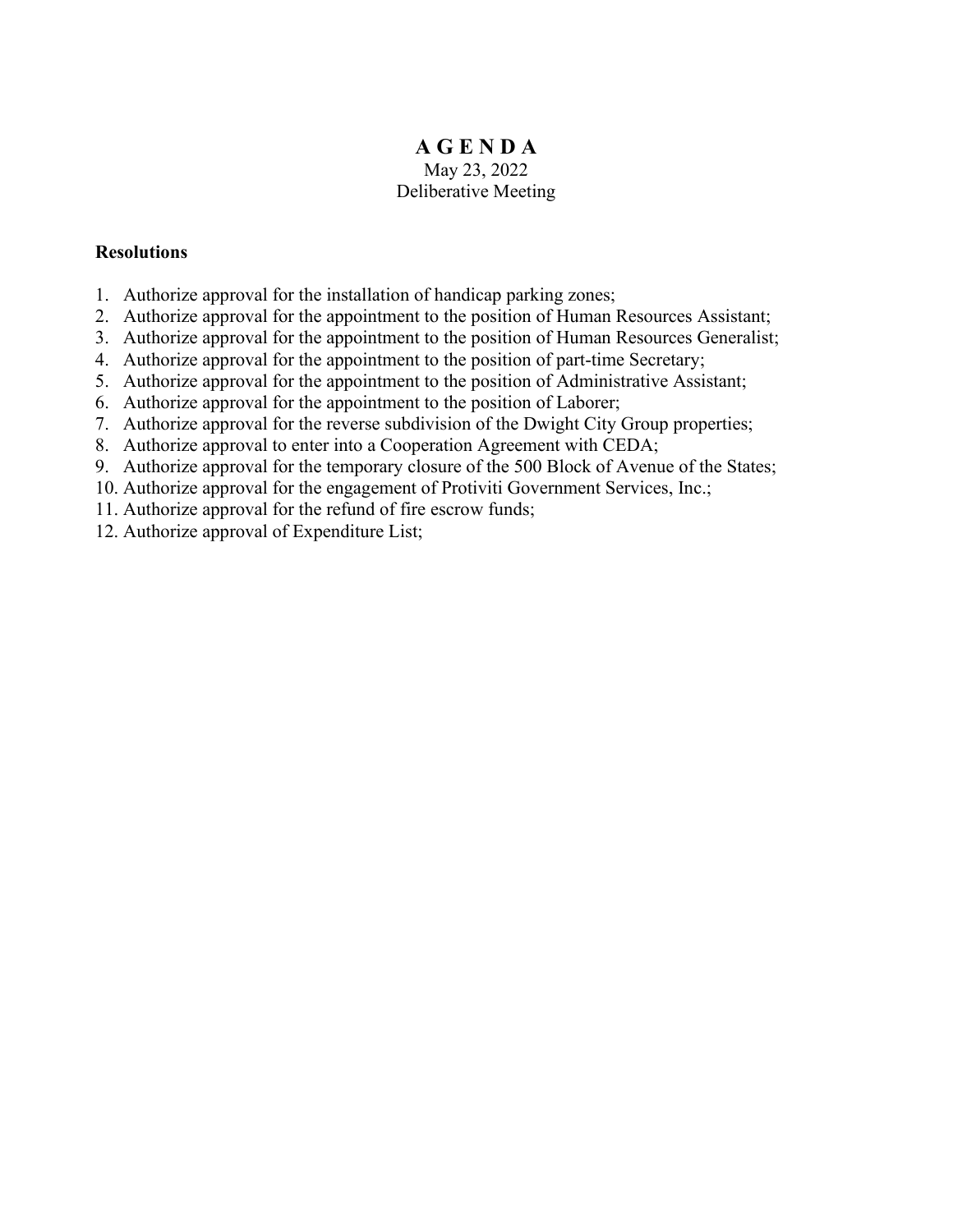# **NO. 87 - 2022**

**WHEREAS,** the following individuals have requested a handicapped parking zone:

1. Rossie Cannady, 912 Butler Street, Chester, PA 19013;

2. Antoine Davis, 611 Highland Avenue, Chester, PA 19013; and

3. Jose Ortiz, 2007 W. 9th Street, Chester, PA 19013

**WHEREAS,** after a thorough investigation by the Department of Public Works, it has been determined the aforementioned individuals have met all of the required criteria and have a need for said handicapped parking zone.

# **NOW, THEREFORE, THE COUNCIL OF THE CITY OF CHESTER DOES RESOLVE:**

That it does hereby authorize the proper City officials to install a handicapped parking zone in the 900 Block of Butler Street; in the 600 Block of Highland Avenue; and in the 2000 Block of W. 9<sup>th</sup> Street in the City of Chester.

WE HEREBY CERTIFY that this Resolution passed Council this 25<sup>th</sup> day of May, A.D. 2022.

MAYOR

 $\mathcal{L}_\text{max}$  , which is a set of the set of the set of the set of the set of the set of the set of the set of the set of the set of the set of the set of the set of the set of the set of the set of the set of the set of

Attest: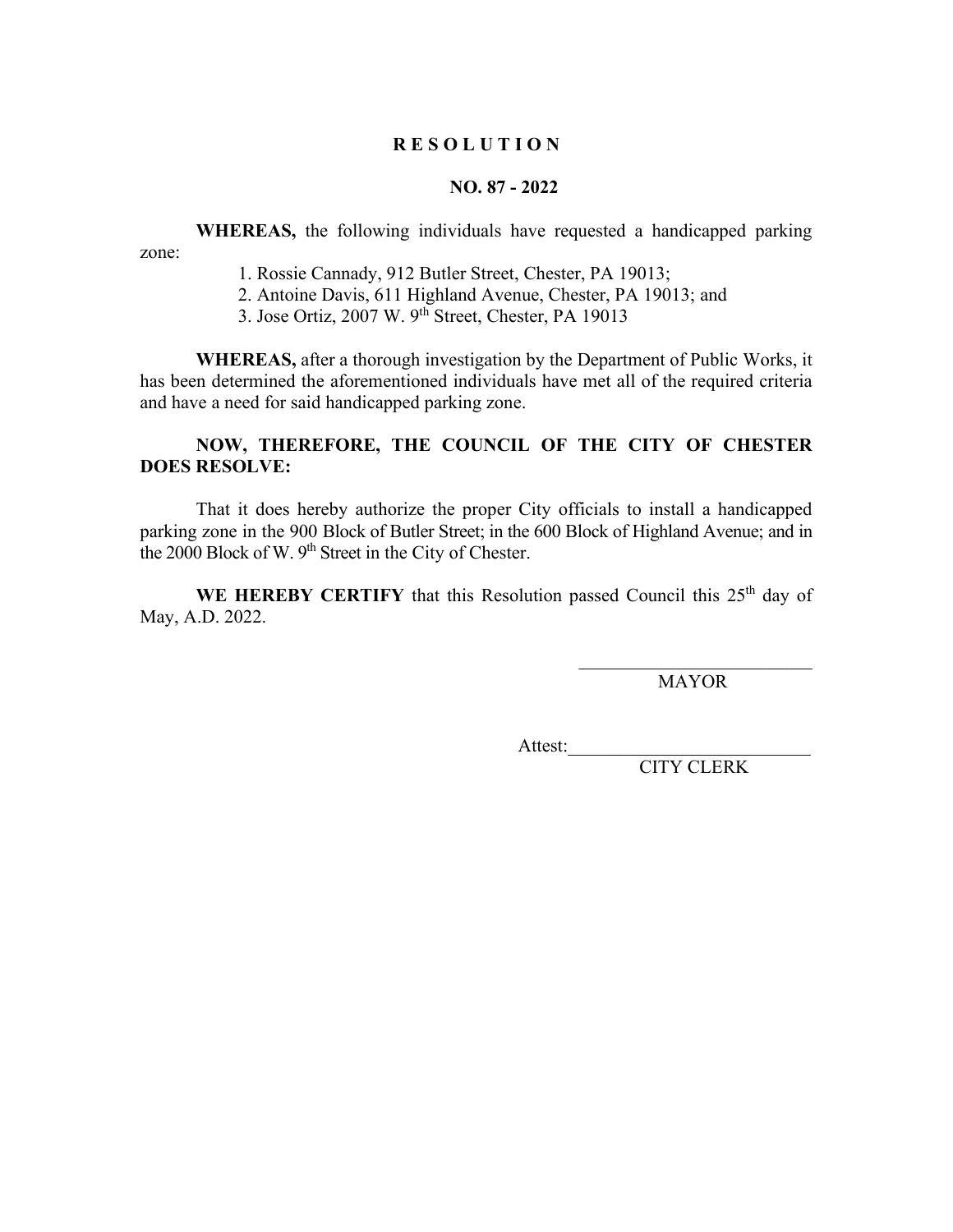### **NO. 88 - 2022**

## **THE COUNCIL OF THE CITY OF CHESTER DOES RESOLVE:**

That it does hereby ratify the transfer of Lisa D. Morse-Rothwell from the position of Interim Human Resources Generalist, Office of Human Resources Department of Accounts and Finance, to the position of Human Resources Assistant, Office of Human Resources, Department of Accounts and Finance, with a sixty (60) day probationary period, with all benefits applicable, not to exceed 37.5 hours per week, effective May 16, 2022, at the salary as provided in the Annual Appropriation Ordinance.

WE HEREBY CERTIFY that this Resolution passed Council this 25<sup>th</sup> day of May, A.D. 2022.

> \_\_\_\_\_\_\_\_\_\_\_\_\_\_\_\_\_\_\_\_\_\_\_\_ MAYOR

Attest: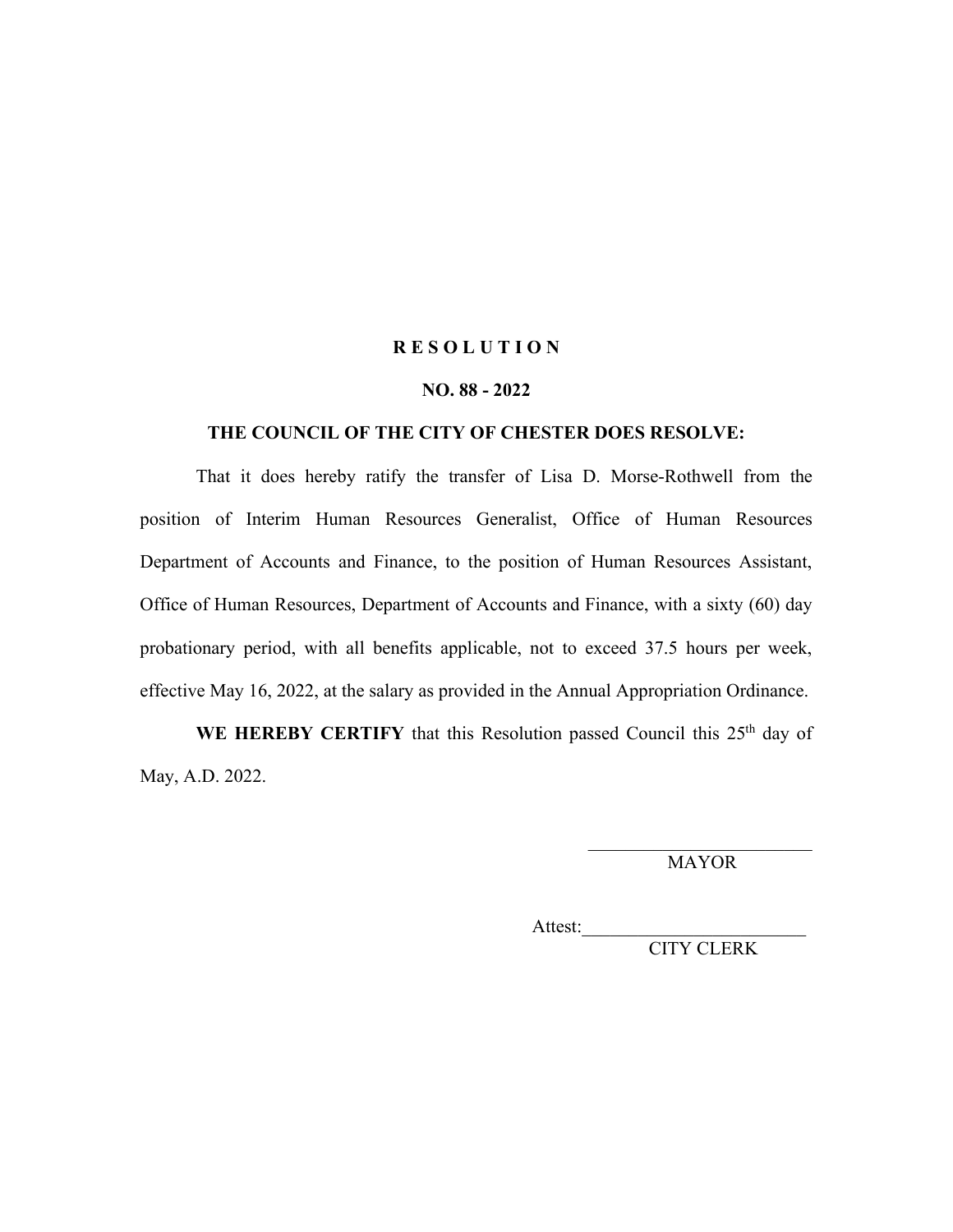## **NO. 89 - 2022**

## **THE COUNCIL OF THE CITY OF CHESTER DOES RESOLVE:**

That it does hereby ratify the appointment of Anise Miller to the position of Interim Human Resources Generalist, Office of Human Resources, Department of Accounts and Finance, with a ninety (90) day probationary period, effective May 16, 2022, not to exceed 37.5 hours per week, with no benefits, at the salary as provided in the Annual Appropriation Ordinance.

WE HEREBY CERTIFY that this Resolution passed Council this 25<sup>th</sup> day of May, A.D. 2022.

> $\mathcal{L}_\text{max}$  , where  $\mathcal{L}_\text{max}$  and  $\mathcal{L}_\text{max}$ MAYOR

Attest: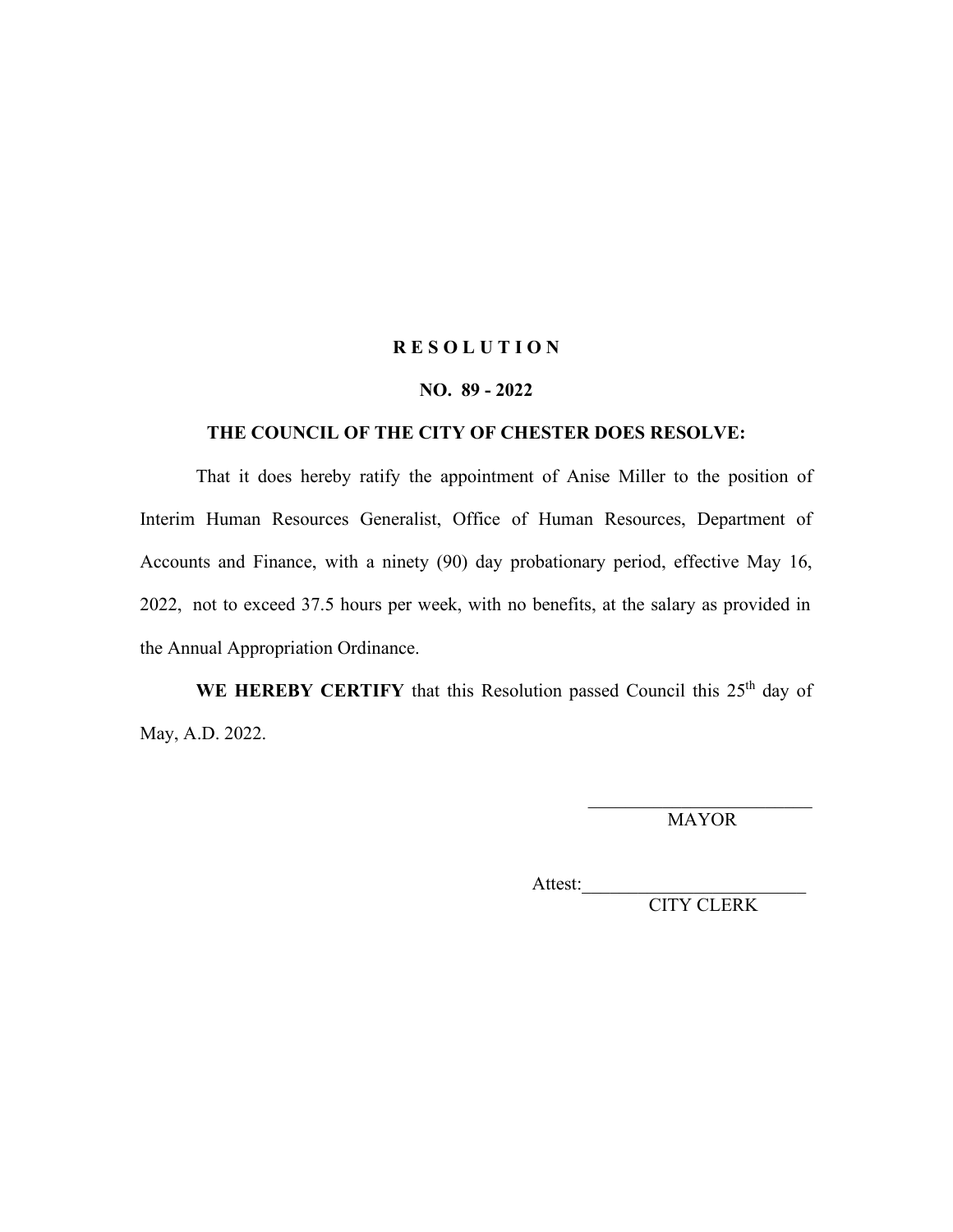## **NO. 90 - 2022**

# **THE COUNCIL OF THE CITY OF CHESTER DOES RESOLVE:**

That it does hereby appoint Xavier Wynn to the part-time position of Secretary, Department of Accounts and Finance, not to exceed 20 hours per week, with no benefits, effective May 16, 2022, with a sixty (60) day probationary period, at the salary as provided in the Annual Appropriation Ordinance.

WE HEREBY CERTIFY that this Resolution passed Council this 25<sup>th</sup> day of May, A.D. 2022.

> \_\_\_\_\_\_\_\_\_\_\_\_\_\_\_\_\_\_\_\_\_\_\_\_ MAYOR

Attest: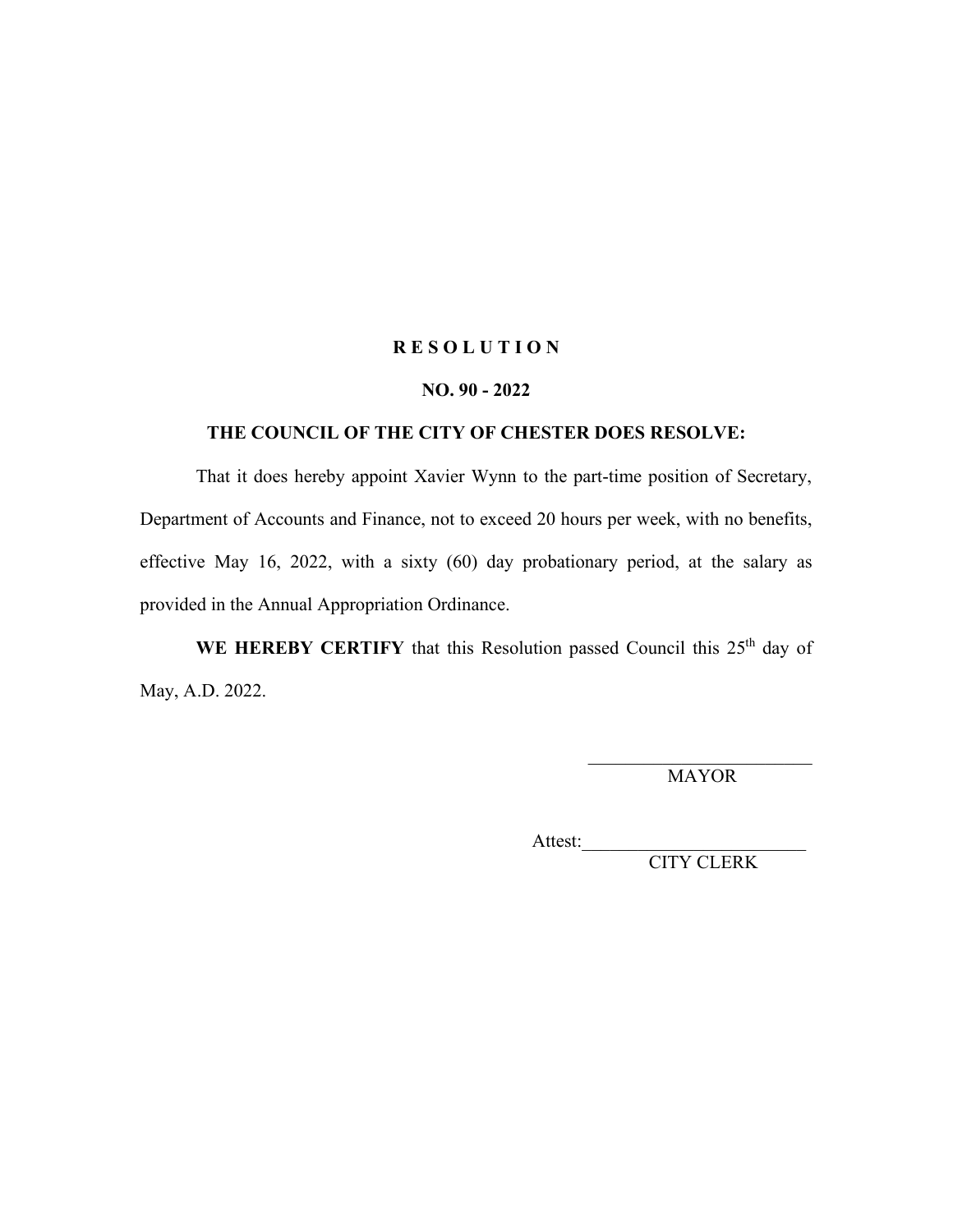### **NO. 91 - 2022**

# **THE COUNCIL OF THE CITY OF CHESTER DOES RESOLVE:**

That it does hereby appoint Stephanie Hall to the position of Administrative Assistant, Department of Accounts and Finance, not to exceed 37.5 hours per week, with no benefits, effective June 6, 2022, with a sixty (60) day probationary period, at the salary as provided in the Annual Appropriation Ordinance.

WE HEREBY CERTIFY that this Resolution passed Council this 25<sup>th</sup> day of May, A.D. 2022.

> \_\_\_\_\_\_\_\_\_\_\_\_\_\_\_\_\_\_\_\_\_\_\_\_ MAYOR

Attest:\_\_\_\_\_\_\_\_\_\_\_\_\_\_\_\_\_\_\_\_\_\_\_\_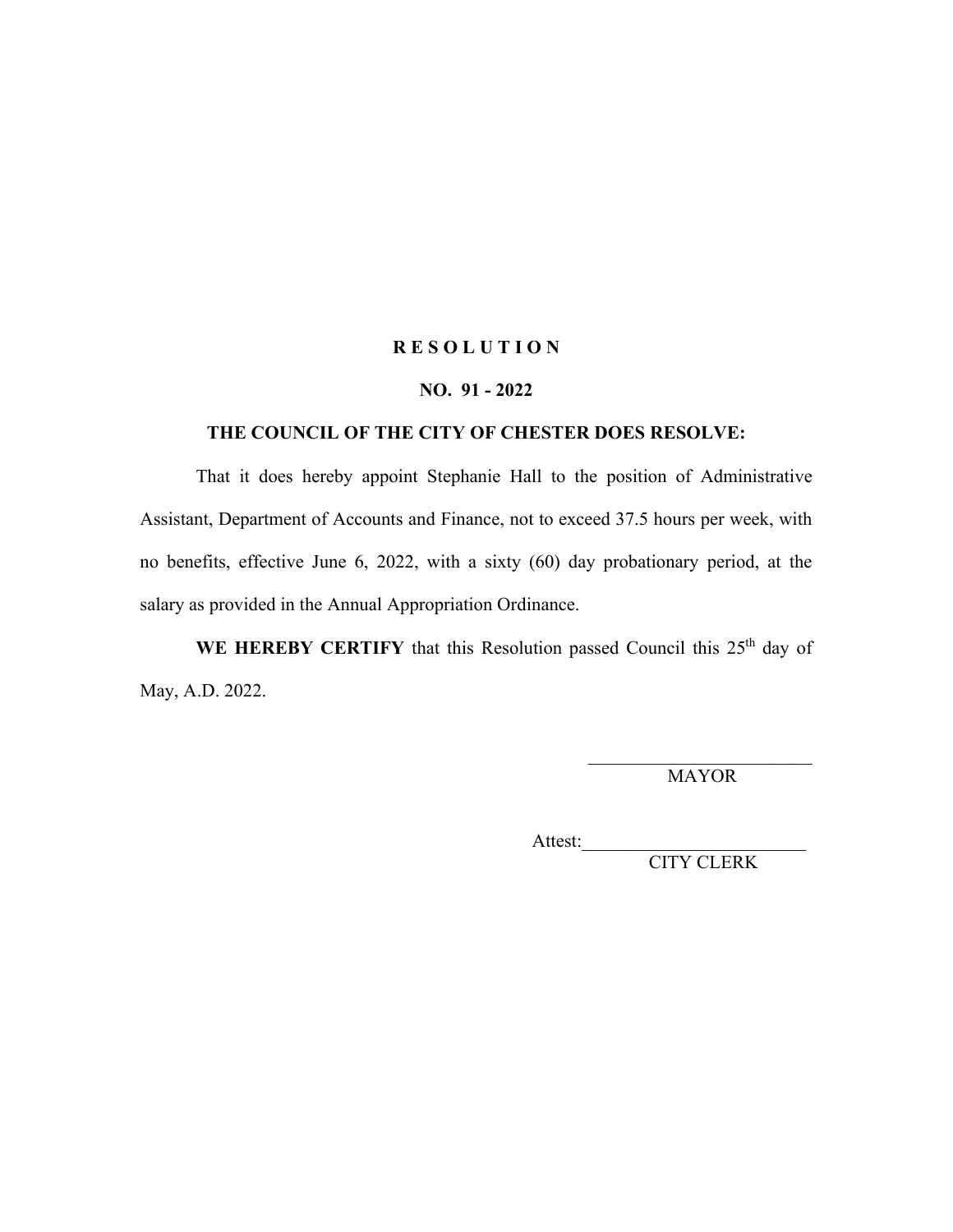### **NO. 92 - 2022**

# **THE COUNCIL OF THE CITY OF CHESTER DOES RESOLVE:**

That it does hereby ratify the appointment of John Robertson, to the position of Laborer, Department of Public Works, effective May 9, 2022, for 40 hours per week, or until such time as the employee he is replacing on leave returns to work, with no benefits, at the rate as provided in the Annual Appropriation Ordinance, pursuant to the Agreement between the City of Chester and Teamsters Local 107.

WE HEREBY CERTIFY that this Resolution passed Council this 25<sup>th</sup> day of May, A.D. 2022.

> \_\_\_\_\_\_\_\_\_\_\_\_\_\_\_\_\_\_\_\_\_\_\_\_ MAYOR

Attest:\_\_\_\_\_\_\_\_\_\_\_\_\_\_\_\_\_\_\_\_\_\_\_\_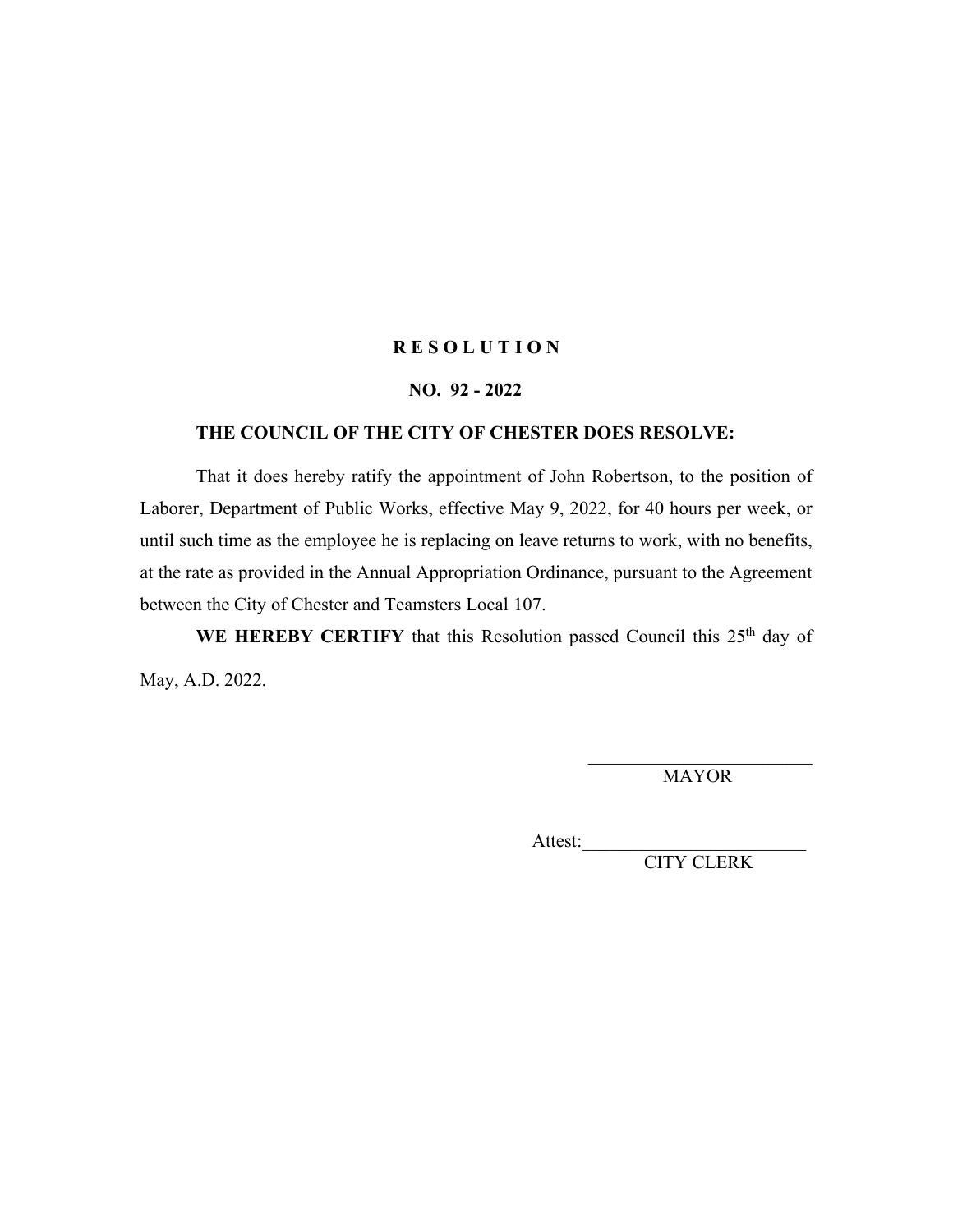### **NO. 93 - 2022**

### **THE COUNCIL OF THE CITY OF CHESTER DOES RESOLVE:**

That in accordance with recommendations of the Chester City Planning Commission dated December 8, 2021 and reviewed by the Delaware County Planning Commission on December 16, 2021, it does hereby grant final approval to Dwight City Group to reverse subdivide 12 (twelve) lots into 1 (one) at 601-605 Welsh St and 104-130 E. 6<sup>th</sup> St. and construct a 140 unit multi family dwelling with 10,787 sq. ft. of ground level commercial space, as shown on a plan prepared by Ruggiero Plante Land Design, LLC., 5900 Ridge Ave., Philadelphia, PA 19128, dated October 29, 2021.

**WE HEREBY CERTIFY** that this Resolution passed Council this 25<sup>th</sup> day of May A.D. 2022.

MAYOR

 $\mathcal{L}_\text{max}$  , and the set of the set of the set of the set of the set of the set of the set of the set of the set of the set of the set of the set of the set of the set of the set of the set of the set of the set of the

Attest:  $\frac{1}{\sqrt{1-\frac{1}{2}}}$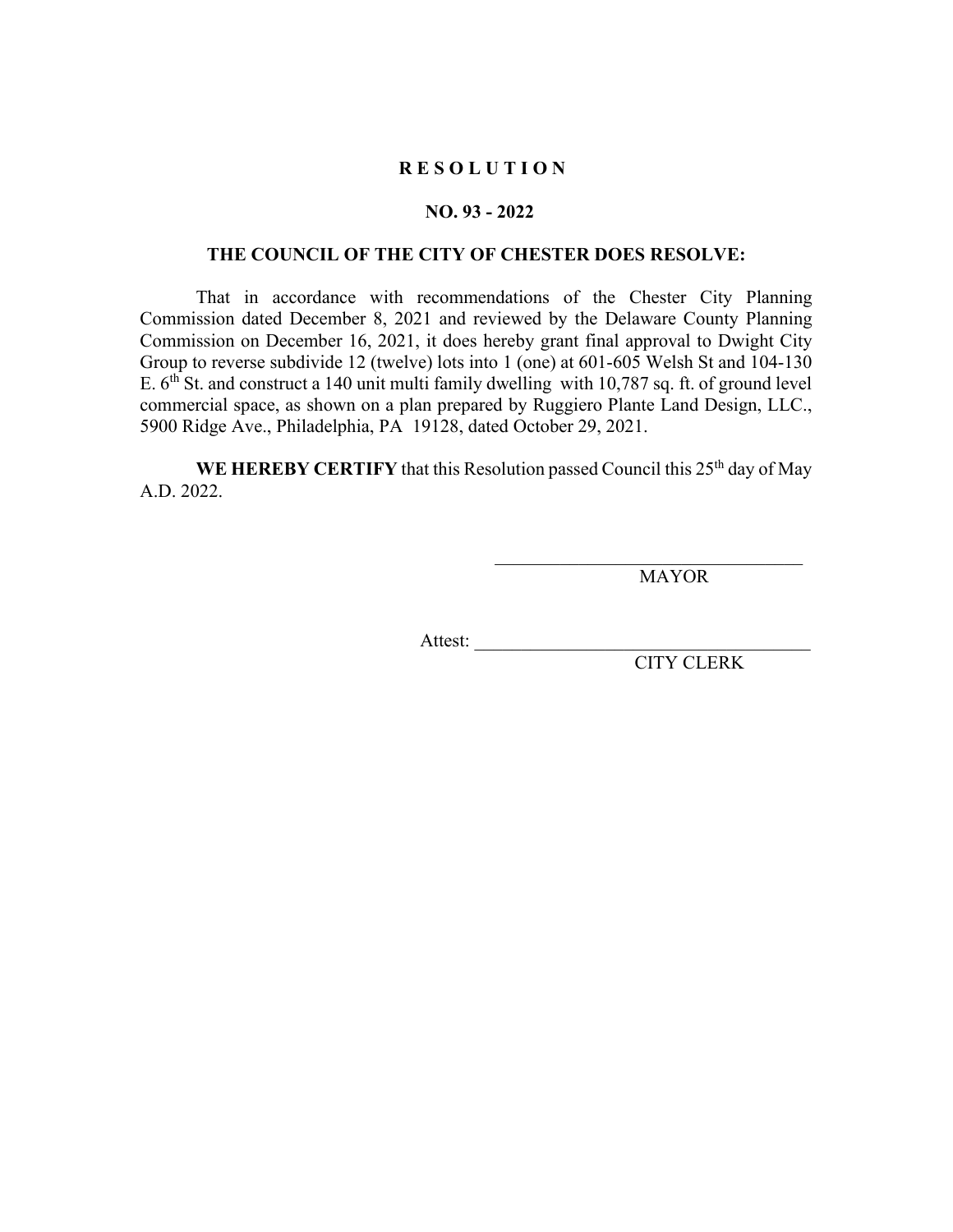# **R E S O L U T I O N NO. 94 - 2022**

**WHEREAS,** Federal Regulations require a written agreement between the City of Chester and the Chester Economic Development Authority regarding the rights and responsibilities of the parties in the execution of the Community Development Block Grant (CDBG) Program, the Home Investment Partnerships (HOME) Program, and other related programs; and

**WHEREAS,** a Cooperation Agreement by and between the City of Chester and the Chester Economic Development Authority for the period July 1, 2022, through June 30, 2023, has been prepared and is attached hereto, which sets forth the responsibilities and obligations of the parties in accordance with Federal Regulations; and

**WHEREAS,** this matter has been reviewed and considered.

# **NOW, THEREFORE, THE COUNCIL OF THE CITY OF CHESTER DOES RESOLVE:**

- 1. That the Cooperation Agreement by and between the City of Chester and the Chester Economic Development Authority attached hereto is hereby approved.
- 2. That Appendix I to the Cooperation Agreement, attached and made a part of such Agreement, reflects the Community Development Block Grant (CDBG) Program, the CDBG-CV Program, and HOME Program Projects previously approved by City Council.
- 3. That the Mayor and/or his designee is hereby authorized to execute the Agreement and to take such steps as may be necessary to implement the intent of this Resolution.
- 4. That this Cooperation Agreement supersedes any and all Cooperation Agreements previously approved.

**WE HEREBY CERTIFY** that this Resolution passed Council this 25th day of May, A.D. 2022.

MAYOR

\_\_\_\_\_\_\_\_\_\_\_\_\_\_\_\_\_\_\_\_\_\_\_\_\_\_\_\_\_

Attest: \_\_\_\_\_\_\_\_\_\_\_\_\_\_\_\_\_\_\_\_\_\_\_\_\_\_\_\_\_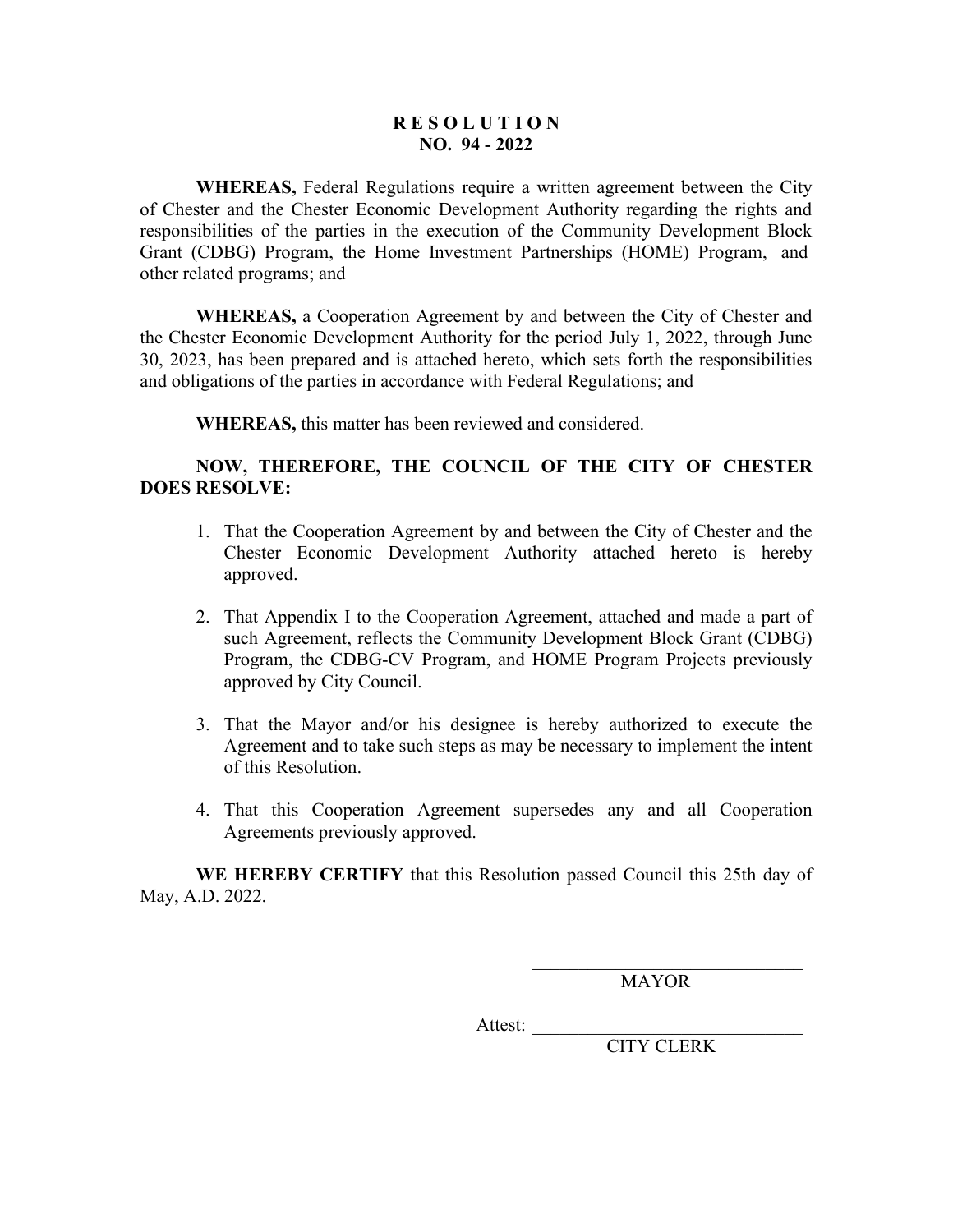### **AGREEMENT**

**THIS AGREEMENT**, made and entered into this day of 2022, by and between the City of Chester, hereinafter referred to as "CITY", of the one part, and the Chester Economic Development Authority, hereinafter referred to as "CEDA", of the other part.

# **WITNESSETH:**

**WHEREAS**, the CITY has been designated as the grantee of funds from the United States government through the Department of Housing and Urban Development (HUD); and

**WHEREAS**, the CITY desires and intends to delegate authority to CEDA as the CITY's Agent and Subrecipient in the proper disbursement and utilization of funds allocated to the CITY from HUD pursuant to various grants and programs, all of which is permissible and in accordance with the Code of Federal Regulations (CFR); and

**WHEREAS**, the CITY has been or may be designated to administer funding and programs as the Grantee of funds from the Commonwealth of Pennsylvania, other **federal**, public, or private sources or foundations; and

**WHEREAS**, CEDA, as a Municipal Authority duly organized by the CITY under the laws of the Commonwealth of Pennsylvania, has agreed to assist the CITY in the proper utilization and expenditure of funds received as aforesaid by the CITY and disbursed to CEDA as the Subrecipient;

**NOW THEREFORE**, intending to be legally bound hereby, the parties hereto promise, covenant and agree with each other as follows:

- 1. Designation of CEDA to act as Agent, Subrecipient, Grantee
	- a. The CITY hereby designates CEDA as its Agent and Subrecipient to carry out and administer the Department of Housing and Urban Development Community Development Block Grant (CDBG) Program, the CDBG-CV Program, the HOME Program, and the HOME-ARP Program.
	- b. The CITY hereby designates CEDA to apply for and act as Grantee, with all associated Grantee responsibilities, in connection with the following:
		- (1) Department of Transportation Rebuilding American Infrastructure with Sustainability and Equity (RAISE) Grant Program. Manage transportation projects and those located in the City's public right-of-way in conjunction with the City Engineer.
		- (2) PennDOT Transportation Alternatives Set-Aside (TASA) Grant Program.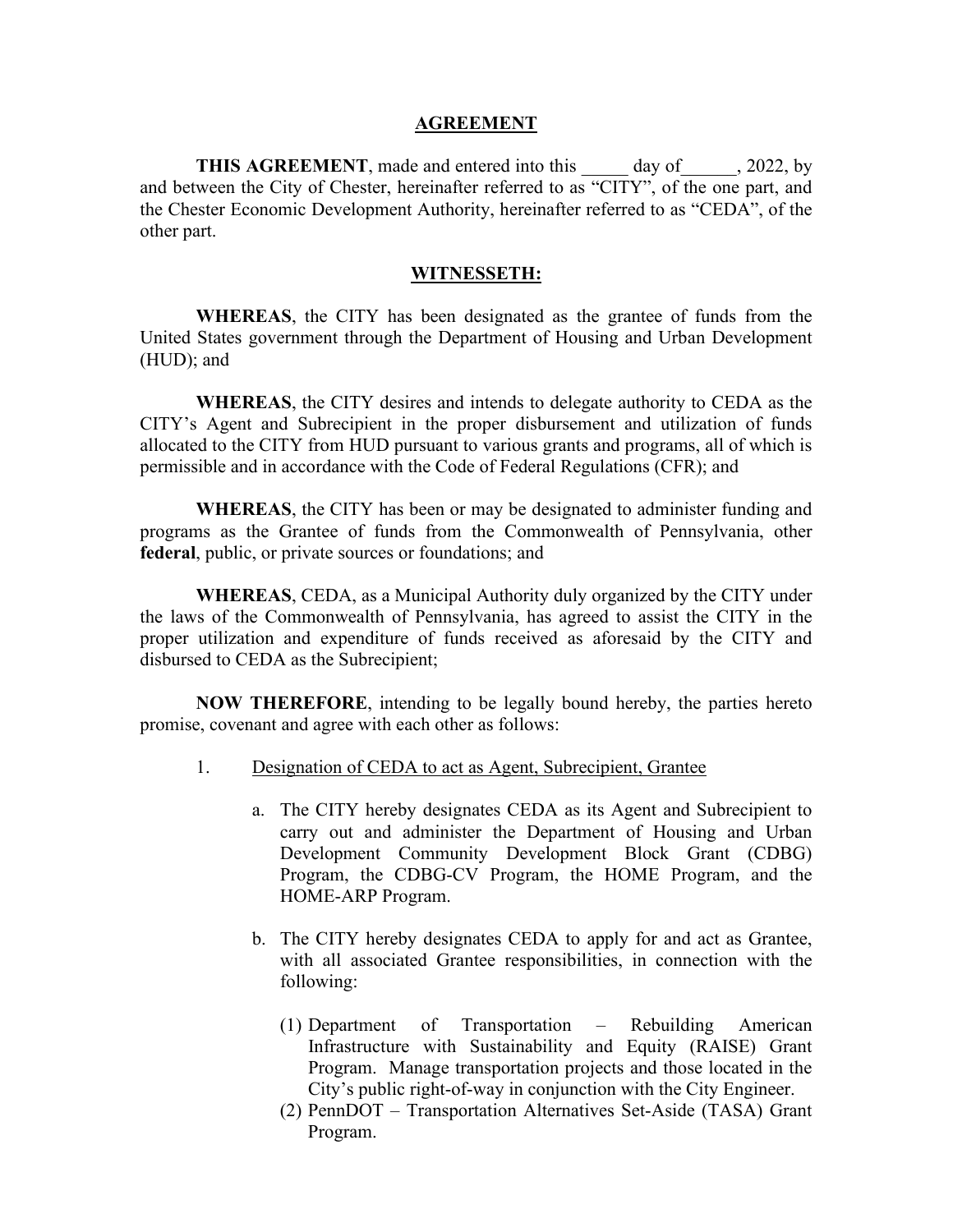- (3) Pa. Department of Community and Economic Development (DCED) – Local Share Account (LSA) Grant Program.
- (4) Pa. DCED Greenways, Trails and Recreation Program (GTRP) Grant Program.
- (5) Pa. Department of Conservation and Natural Resources Community Conservation Partnerships Program (C2P2) Grant Program.
- (6) Pa. Department of Environmental Protection Coastal Zone Management (CZM) Grant Program.
- (7) Pa. Commonwealth Financing Authority Multimodal Transportation Fund Grant Program.
- (8) Delaware Valley Regional Planning Commission Regional Trails Program.
- (9) Such other programs as may from time to time be authorized by Chester City Council. These programs will include, but not be limited to, housing, community development, economic development, parks, recreation and transportation projects, as well as planning initiatives.

 Any required follow-up maintenance on completed projects shall, if applicable, be the responsibility of the City.

- 2. Scope of Services
	- a. Program Administration. CEDA staff shall provide management and oversight, technical assistance, and operational support for CDBG, CDBG-CV, HOME, HOME-ARP, and other grant-related activities, including oversight of for-profit and non-profit Subrecipients and activities related to such other programs being administered by CEDA.
		- i. Administer, maintain and manage all grant, loan and mortgage accounts and collect all outstanding collectible amounts due on said accounts for all current and past grants or loans made with CDBG, HOME, UDAG, Enterprise Zone, BID, or other loan funds.
		- ii. Staff costs and associated costs related to the planning and administration of the CDBG and CDBG-CV Programs shall not exceed twenty percent (20%) of the total amount of the 2022-2023 CDBG Program and CDBG-CV Program awards plus program income.
		- iii. Staff costs and associated costs related to the administrations of the HOME and HOME-ARP Programs shall not exceed ten percent (10%) of the total amount of the 2022-2023 HOME Program and HOME-ARP Program awards.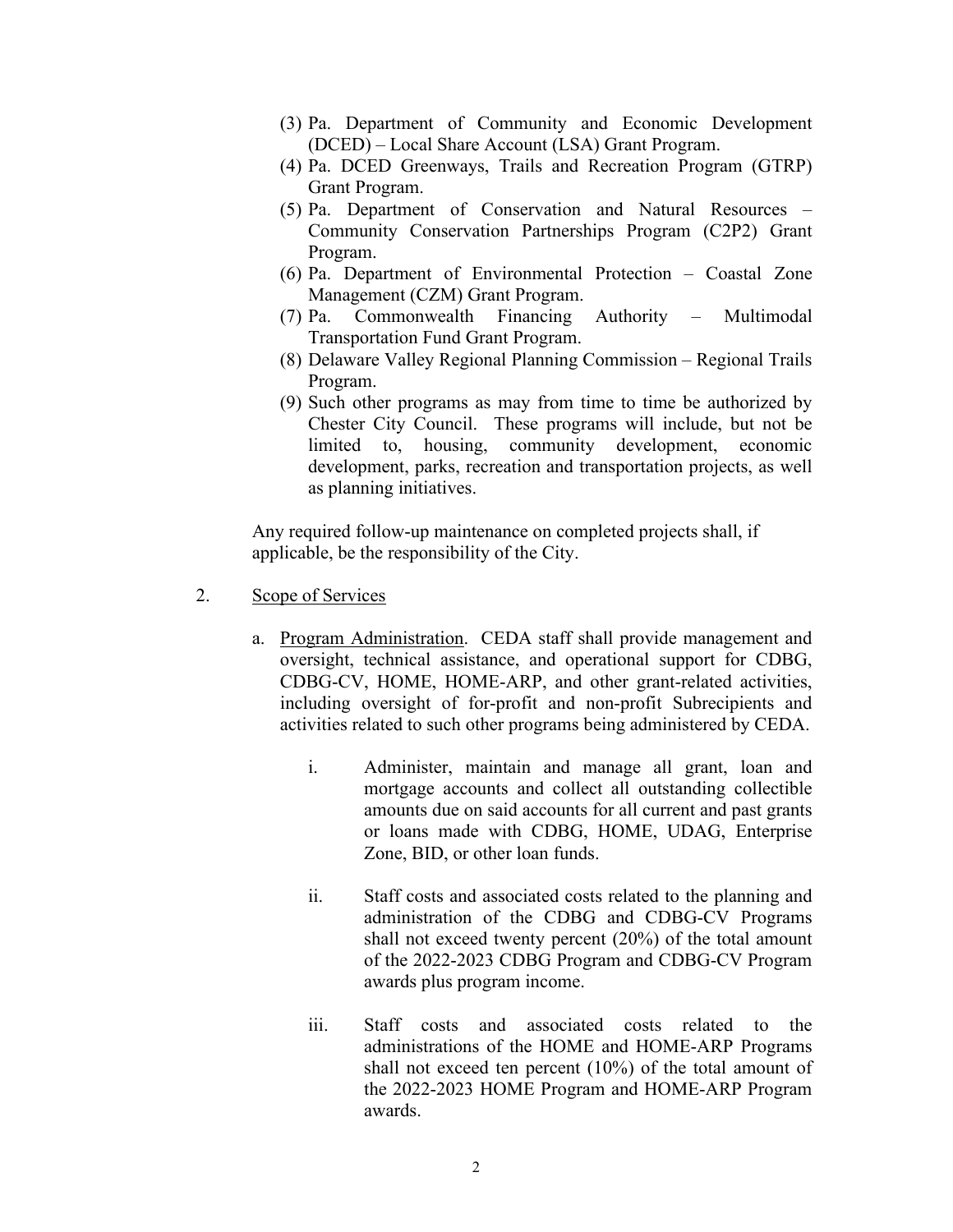- iv. Staff costs and associated costs unrelated to CDBG or HOME Programs shall be charged to other available funding sources based on CEDA's adopted budget and/or funding restrictions.
- v. If allowed by a grant funding source (i.e. DCNR, etc.), an administrative budget line item shall be included, and staff costs and associated grant-related costs shall be charged to such grant.
- b. Program Implementation. Provide management and oversight to assure implementation of CDBG and HOME programs and activities approved by the CITY and identified in Appendix I as they may be amended by the CITY.
- 3. Acceptance of Responsibility. CEDA hereby accepts responsibility for administering the foregoing programs and funds disbursed pursuant to such programs in a manner consistent with the standards which may be lawfully imposed or required as a condition of providing the funds hereinafter referred to as set forth in 2 CFR Part 200, Uniform Administrative Requirements, Cost Principles, and Audit Requirements for Federal Awards, and as set forth below:
	- CEDA shall carry out activities in compliance with all Federal laws and regulations set forth in Subpart K (24 CFR 570.600-613 with the exception of 24 CFR 570.604).
	- CEDA will comply with the Copeland "Anti-Kickback" Act (18) U.S.C. 874) supplemented in Department of Labor Regulations (29 CFR Part 3), where applicable.
	- CEDA will comply with applicable reporting requirements contained in 24 CFR 570.506.
	- CEDA will provide access by federal or state agencies or any of their duly authorized representatives to any books, documents, papers, and records of CEDA which are directly pertinent to the specific contract for the purpose of making audit examination, excerpts and transcriptions.
- 4. Conditions for Religious Organizations. Any use of CDBG funds administered by CEDA shall be governed by the applicable regulations at 24 CFR 570.200(j) dealing with constitutional prohibitions. Where applicable, the conditions prescribed by HUD for the use of CDBG funds by religious organizations shall be included in the agreement with that Subrecipient.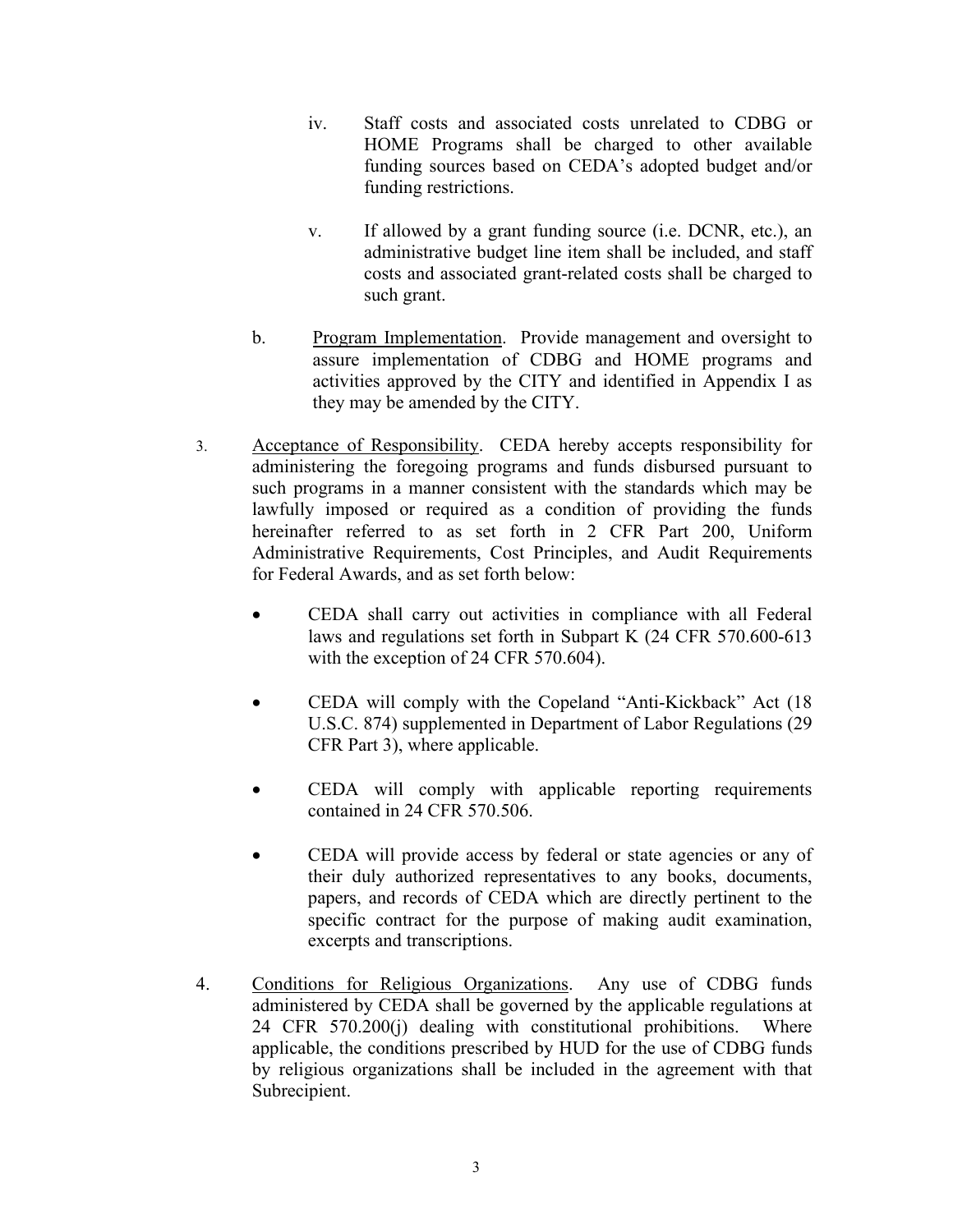- 5. Payment. The CITY hereby authorizes CEDA to draw down CDBG, CDBG-CV, HOME, and HOME-ARP funds through HUD's Integrated Disbursement and Information System (IDIS). All CDBG and HOME funds drawn down through IDIS shall be expended only for those programs and activities approved by the CITY as part of the CDBG/HOME Action Plan adopted or amended by Chester City Council. CEDA shall not, without a resolution of Chester City Council, entertain or otherwise consider or cause to be implemented any amendment to the Consolidated Plan or the Action Plan. Any ESG funds received shall be expended only for those projects identified in ESG Grant Agreements approved or amended by Chester City Council.
- 6. Monitoring. The following monitoring procedures will be implemented and utilized:
	- a. The CITY will monitor the performance of CEDA to ensure compliance by CEDA with the statutory and regulatory requirements of the above-described programs. Any failure by CEDA to comply with the goals and performance standards imposed by the CITY will constitute non-compliance with this Agreement. If no action is taken by CEDA to correct substandard performance within a reasonable period of time, after being notified in writing by the CITY, this Agreement may be suspended or terminated.
	- b. The CITY Compliance Monitor will prepare a monitoring strategy or procedure, a copy of which will be provided to CEDA. The appropriate level of activity monitoring will be determined on an activity-by-activity basis. Priorities for monitoring will be established to assure that those activities which represent the greatest vulnerability for potential problems will receive adequate corrective attention.
	- c. The CITY Compliance Monitor will promptly notify the Executive Director of CEDA of the results of monitoring reviews conducted by the Monitor and any findings which may require corrective action.
- 7. Performance Reports.
	- a. CEDA shall provide to the CITY monthly progress reports on its activities including status reports in connection with the CDBG, CDBG-CV, HOME, and HOME-ARP Programs. These reports shall provide written information regarding all expenditures, project activities, and clients served through the CDBG, CDBG-CV, HOME, and HOME-ARP Programs and will reflect the information provided to HUD through the IDIS system.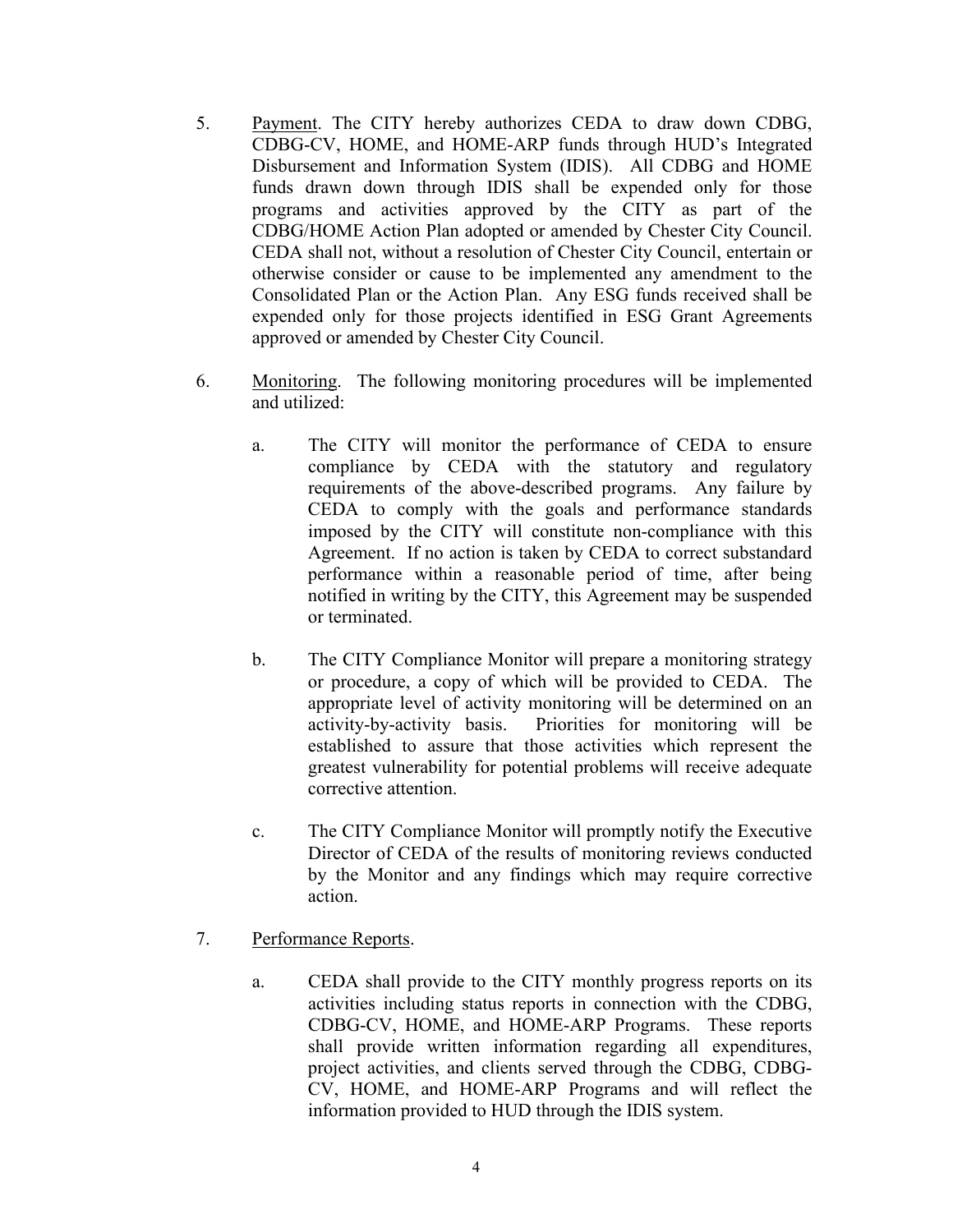- b. CEDA shall submit its performance reports in a timely manner. CEDA will prepare the Consolidated Annual Performance and Evaluation Report (CAPER) to be submitted to HUD within ninety (90) days after the completion of the program year. All reports completed by CEDA for the CDBG, CDBG-CV, HOME, and HOME-ARP Programs will be prepared and submitted in a manner required as set forth in the code of Federal Regulations. (24 CFR Part 570.507 and 24 CFR Part 91.520).
- c. CEDA will respond to the CITY with a written response within forty-five (45) days of the receipt of a request for information or clarification for any aspect of the CDBG, CDBG-CV, HOME, or HOME-ARP programs from the CITY.
- 8. Program Income. CEDA agrees to provide the CITY on an annual basis with a financial report detailing the amount of program income generated from funds under control of CEDA. Program income shall be expended for eligible activities before additional program funds are disbursed to CEDA. Any program income on hand or received after the expiration of the Agreement shall be applied to program activities in the subsequent program year if this Agreement is renewed or shall be paid and turned over to the CITY by CEDA upon request by the CITY if this Agreement is not renewed. It is further agreed that CEDA shall comply in all respects with the requirements relating to program income as may be found in the Code of Federal Regulations.
- 9. CEDA's Records. CEDA will maintain all records and reports as required by 24 CFR 570.506, including but not limited to the following:
	- a. Accounting records which provide accurate, current and complete disclosure regarding all financial transactions pertaining to grant and subgrant awards, indicating authorizations, obligations, unobligated balances, assets, liabilities, expenditures and program income.
	- b. Effective internal and external control and accountability for all grant and subgrant cash, real and personal property, and other assets.
	- c. Budget control which compares actual expenditures to budgeted amounts for each grant and subgrant.
	- d. Compliance with the requirements and standards of 2 CFR Part 200, uniform Administrative Requirements, Cost Principles, and Audit Requirements for Federal Awards.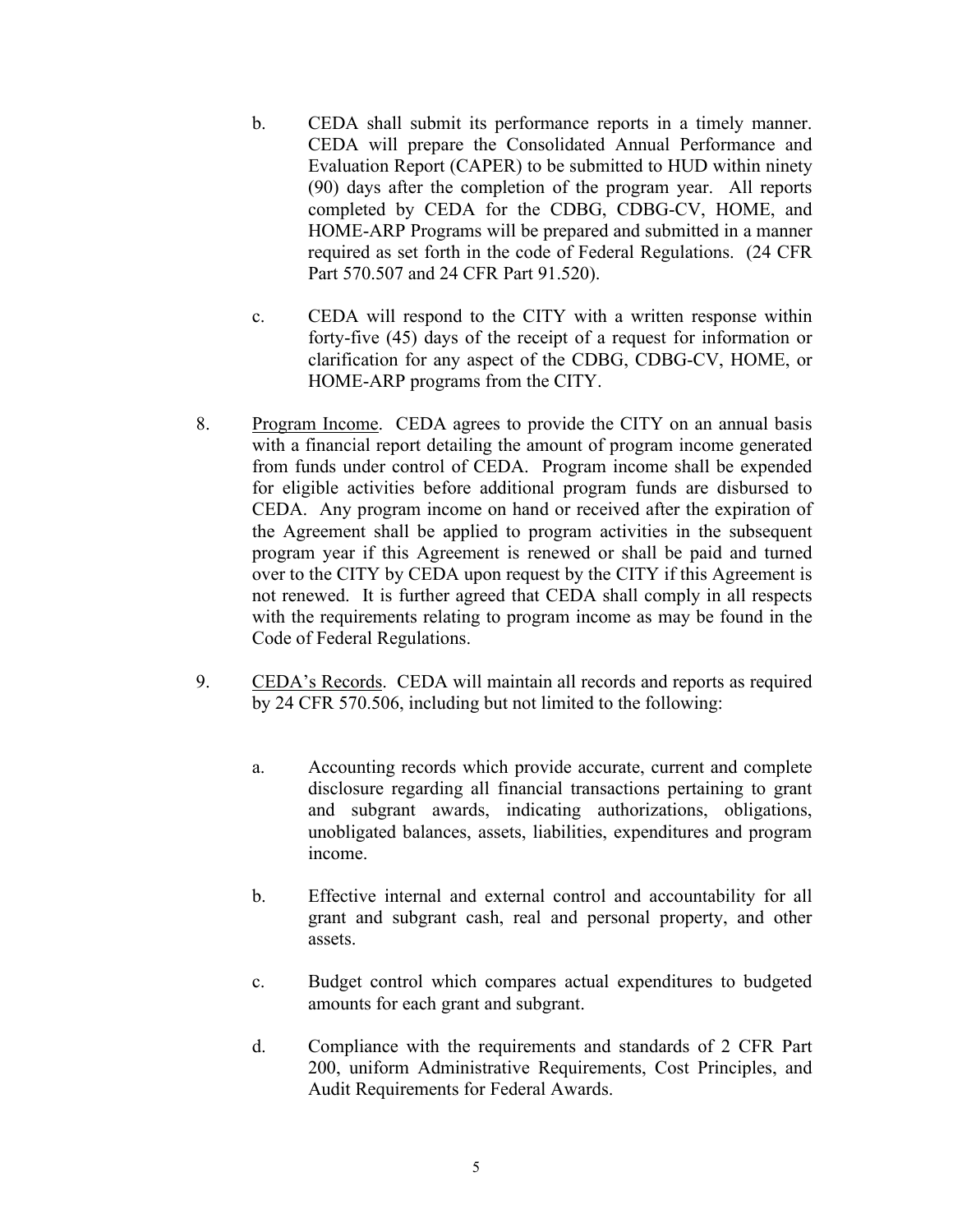- e. Written records demonstrating that each CDBG activity funded complies with one or more of the following national objectives:
	- (1) Activities benefiting low to moderate income persons.
	- (2) Activities which aid in the prevention or elimination of slums or blight.
	- (3) Activities having a particular urgency because of conditions which pose a serious and immediate threat to the health and welfare of the community.
- f. Written records demonstrating that each activity is eligible for CDBG funding under 570.201-206.
- g. Written records as required under the Fair Housing and Equal Opportunity regulations contained in 24 CFR Part 8.
- h. Performance records which are maintained in a manner which will allow for the complete and accurate preparation of any and all HUD required reports.
- 10. Reversion of Assets. Upon the termination of this agreement, all activities and programs shall cease. All program income, all accounts receivable, and all other funds under the control of CEDA where CEDA is acting as the administrative agent of the CITY as well as all property and assets of CEDA shall immediately, without further action, revert to the CITY and shall be turned over to the CITY within thirty (30) days of termination of this agreement. All expenditures during the aforesaid thirty (30) day period must be with the prior express written approval of the Chester City Council whether said expenditures are pursuant to the administrative line item budget or contractual obligations of CEDA.

In the event that Real Property is acquired or improved by CEDA in whole or in part with CDBG funds in excess of \$25,000, the property will either be:

- 1. used to meet one of the National Objectives in 570.208 (formerly 570.901) until five years after expiration of this agreement, or
- 2. disposed of in a manner that results in the CITY being reimbursed in the amount of the then current fair market value of the property less any portion of the value attributable to expenditures of non CDBG funds for acquisition of, or improvement to, the property, unless the CITY shall authorize a sale or transfer of real estate at less than the current fair market value.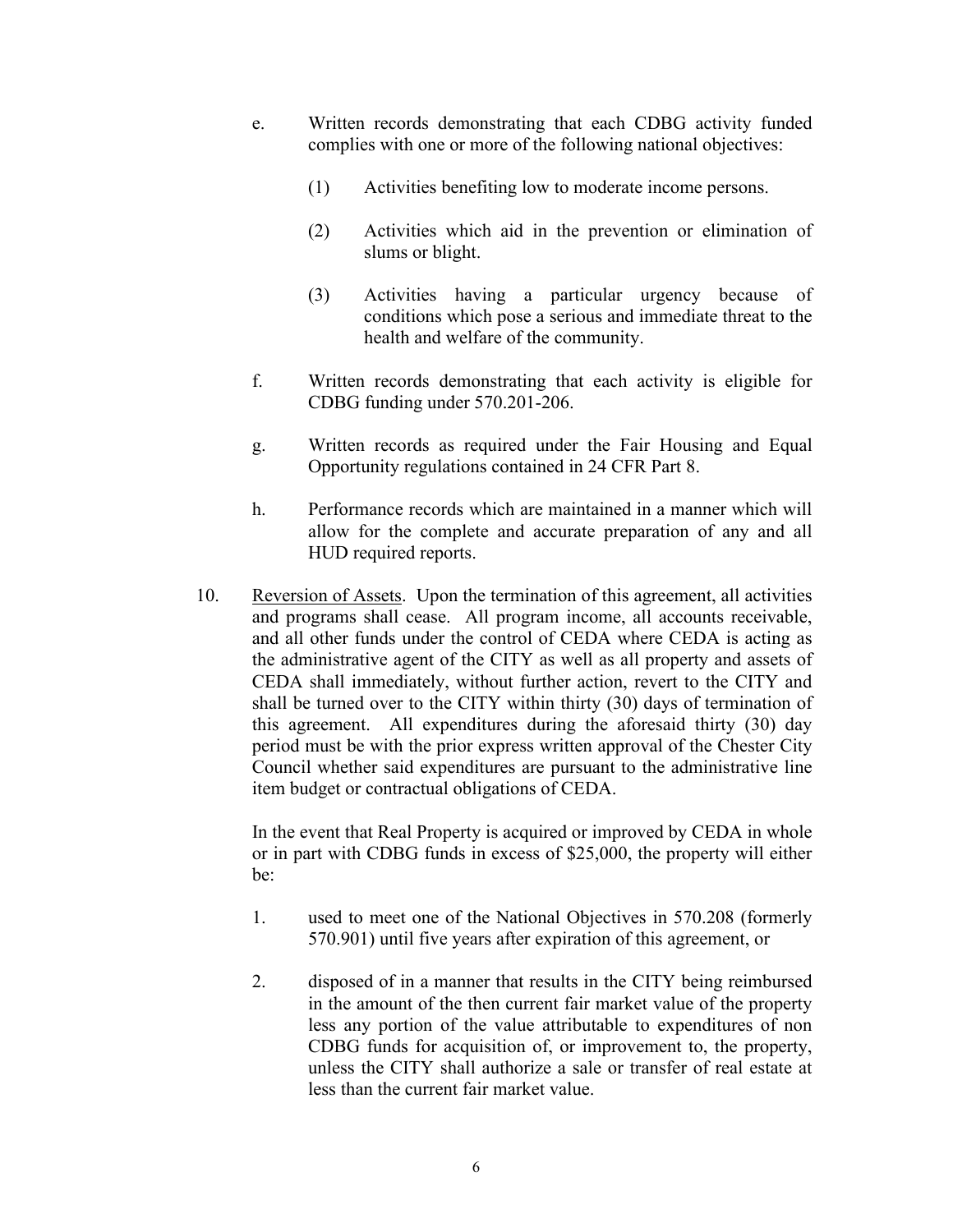- 11. Travel. CEDA shall obtain approval from the CITY before any CEDA staff may take extended (defined as more than three (3) working days) federally-funded business trips outside the general metropolitan region. The boundaries of the general metropolitan region shall be determined by the CITY. The travel policy shall be consistent with approved federal regulatory guidelines. CEDA agrees to document to the extent practical all travel and expenditures incurred as it relates to the administration of the various grants. Failure to comply can lead to a financial monetary finding payable to the CITY by the individual affected staff of CEDA, with no recourse.
- 12. Professional Service Contracts. CEDA may engage the services of professionals and consultants on an as-needed basis only. The advertisement and procurement of all professional services shall comply materially with the standard 24 CFR 85.36.
- 13. Indemnification. CEDA shall agree to indemnify and hold harmless the CITY, its Officers, Agents and Employees against any and all liability, claims attributable to any and all activities funded under this agreement, bodily injury, sickness, disease or death or to damage or destruction of property resulting from or in any manner arising out of or in connection with the performance of work under this agreement.

In addition, CEDA shall furnish the CITY a Certificate of Insurance evidencing coverage under the Worker's Compensation Act and liability protection against claims for bodily injury, death or property damage in the amount of \$1,000,000 for bodily injury each occurrence and \$1,000,000 for property damage each occurrence. In addition, CEDA shall give the CITY thirty (30) days written notice of its decision to amend, cancel or terminate the insurance coverage. The cost of this policy is to be incurred by CEDA.

- 14. Term of Agreement. This agreement shall remain in effect from July 1, 2022, until June 30, 2023.
- 15. Suspension and Termination. In accordance with 24 CFR Part 85.43 suspension or termination may occur if CEDA materially fails to comply with any term of the award.

Notwithstanding the provisions contained in paragraph 14 of this agreement, either party may terminate this agreement for convenience with ninety (90) days' written notice to the other party. The parties hereby agree that a resolution of Chester City Council terminating this agreement shall constitute written notice to CEDA.

16. Applicability to Budget Amendments. CDBG Action Plan Amendments, HOME Action Plan Amendments and other CDBG program funding reallocations or UDAG funding allocations processed in accordance with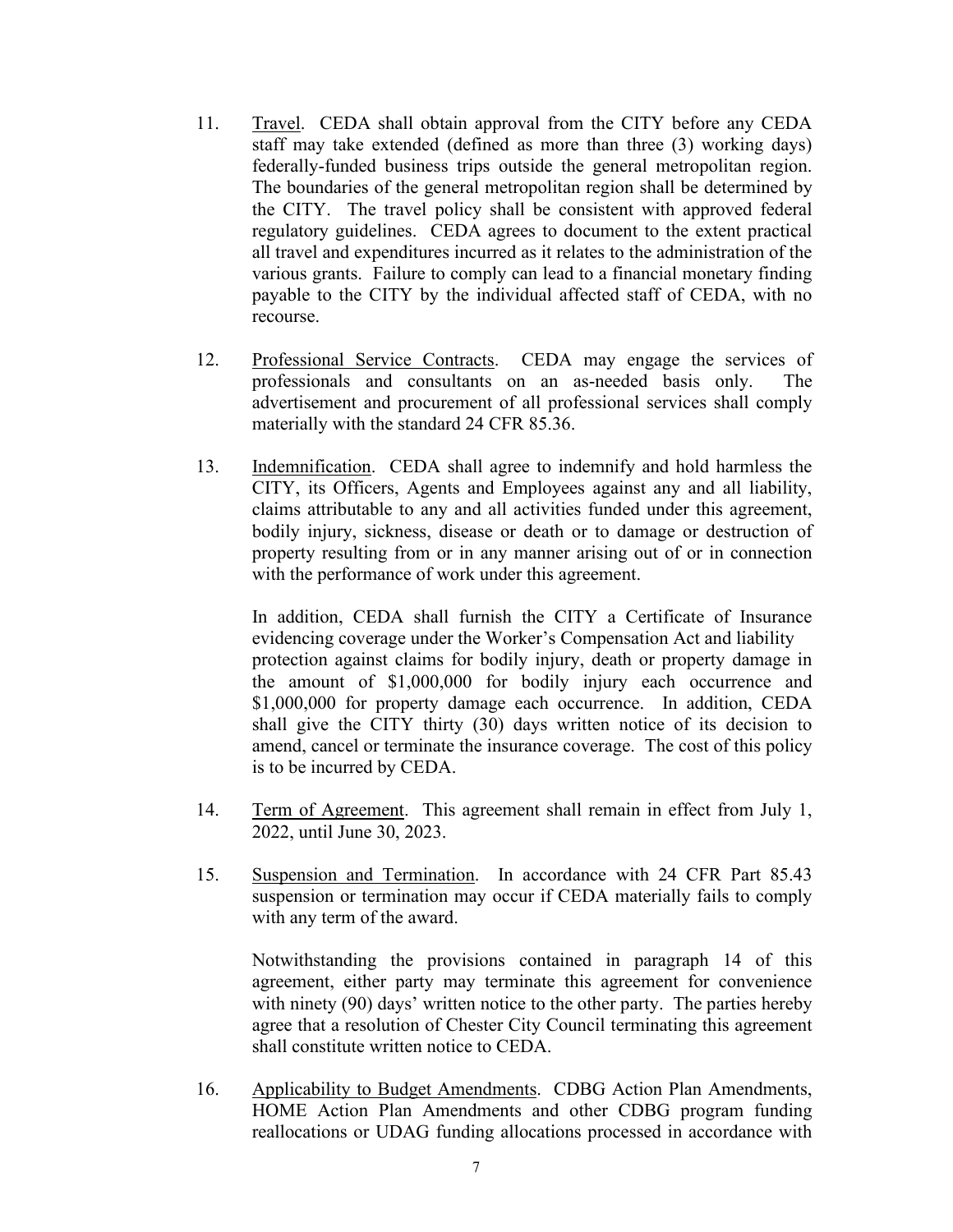HUD regulations and approved by the CITY will automatically become part of this agreement.

IN WITNESS WHEREOF the parties hereto have caused this Agreement to be executed the day and year above written.

CITY OF CHESTER

| л<br>いつしょ<br>-<br>----<br>. . |
|-------------------------------|
|-------------------------------|

CHESTER ECONOMIC DEVELOPMENT AUTHORITY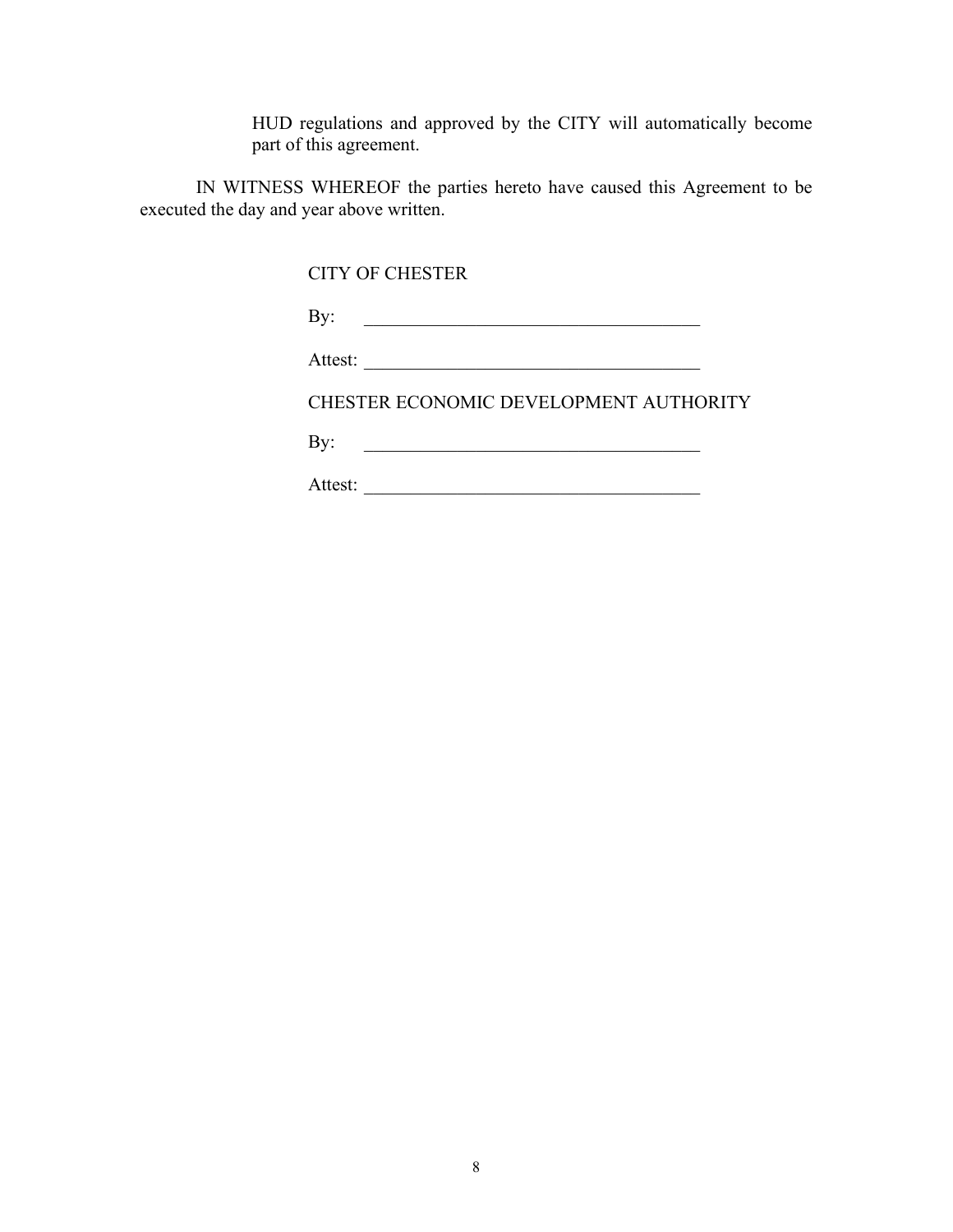# **APPENDIX I FY 2022 CDBG, CDBG-CV, AND HOME PROGRAMS LIST OF ACTIVITIES**

## **A. Community Development Block Grant Programs and Activities**

#### **Public Facilities and Infrastructure Improvements**

1. Reconstruction/Repair of Infrastructure at various locations in low and moderate-income areas. Work may include streets, storm sewers, treewells/trees, curbs, ADA curb cuts, sidewalks, lighting, and signs. Estimated completion date is June 30, 2023.

| Location: | Low/moderate income primarily residential areas                         |
|-----------|-------------------------------------------------------------------------|
| Funding:  | \$138,077.60 in F.Y. 2022 funds plus balance of prior year unliquidated |
|           | funds.                                                                  |

2. Fire Department Specialized Equipment and Vehicles. Estimated completion date is June 30, 2023.

| Location: | 320 E. $14th$ Street                                                 |
|-----------|----------------------------------------------------------------------|
| Funding:  | \$100,000 in F.Y. 2022 funds plus balance of prior year unliquidated |
|           | funds.                                                               |

3. Fire Department – Truck Payment 2 of 7. Estimated completion date is June 30, 2023.

| Location: | 320 E. $14th$ Street             |
|-----------|----------------------------------|
| Funding:  | \$105,127.00 in F.Y. 2022 funds. |

4. Memorial to First Responders. Estimated completion date is June 30, 2023.

| Location: | Barry Bridge Park             |
|-----------|-------------------------------|
| Funding:  | \$10,000 in prior year funds. |

5. Parks and Recreation Facilities. Continuation of improvements in various City Parks. Estimated completion date is June 30, 2023.

| Location: | City-wide                                                            |
|-----------|----------------------------------------------------------------------|
| Funding:  | \$150,000 in F.Y. 2022 funds plus balance of prior year unliquidated |
|           | funds.                                                               |

6. Continuation of Chester Creek Trail in Crozer Park. Estimated completion date is June 30, 2023.

| Location: | Along Chester Creek, Eyre Park to Crozer Park. |
|-----------|------------------------------------------------|
| Funding:  | \$150,000.00 in prior year unliquidated funds. |

7. Rehabilitation of Fire Station 2. Estimated completion date is June 30, 2023.

| Location: | 320 E. $14th$ Street             |
|-----------|----------------------------------|
| Funding:  | \$100,000.00 in F.Y. 2022 funds. |

8. Rehabilitation of Chester Fine Arts Center East Community Center. Estimated completion date is June 30, 2023.

Location: 17 E. 7<sup>th</sup> Street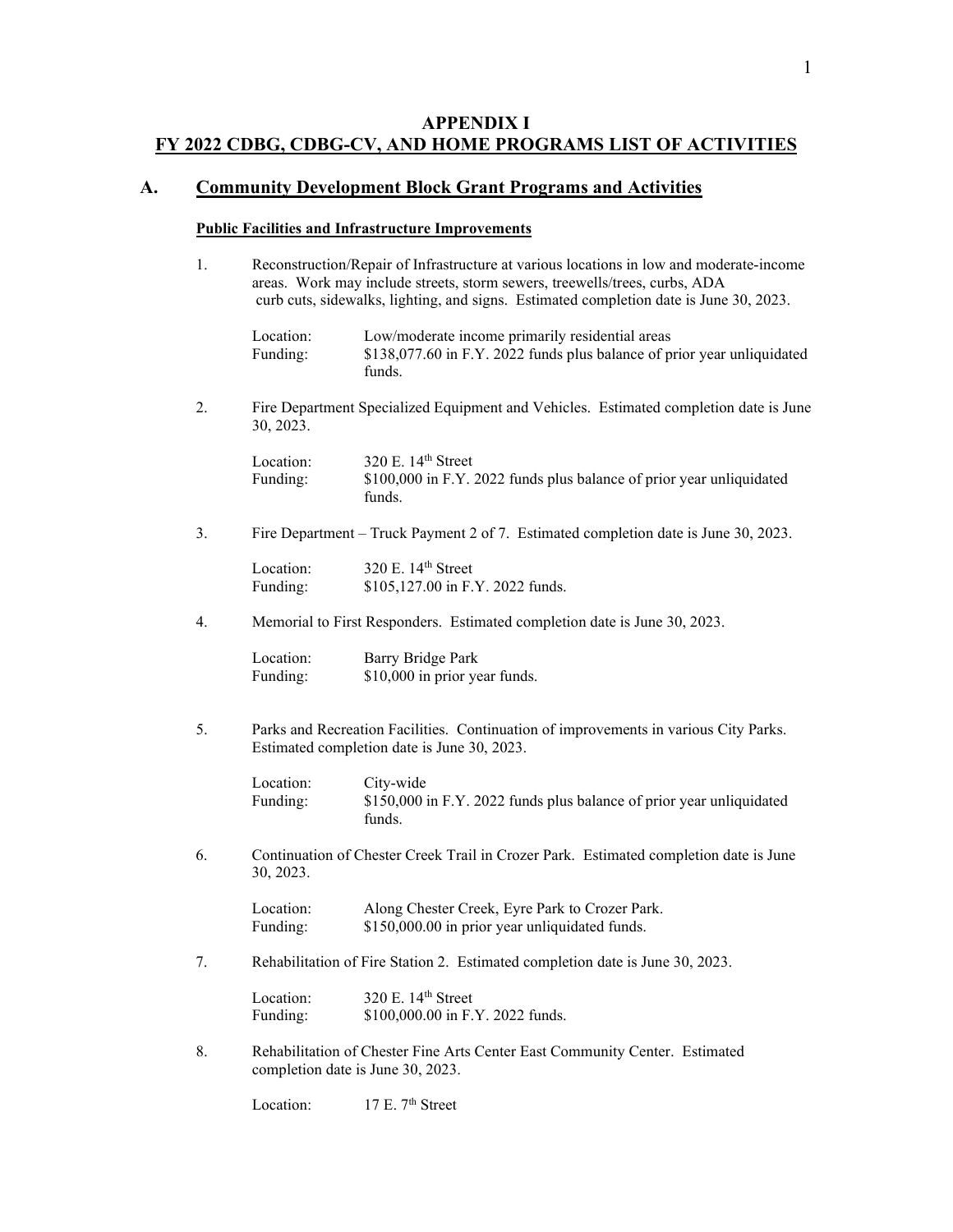#### **Demolition**

1. Demolition of vacant, open, and abandoned structures in low and moderate-income areas of the City, which present a health and safety hazard to neighborhood residents. Estimated completion date is June 30, 2023.

| Location: | Low/moderate income areas                 |  |
|-----------|-------------------------------------------|--|
| Funding:  | Balance of prior year unliquidated funds. |  |

#### **Public Service Activities**

1. The Salvation Army – Homeless services programs, including shelter and case management.

| Location: |                            | 151 W. 15 <sup>th</sup> Street. City-wide target area. |
|-----------|----------------------------|--------------------------------------------------------|
| Funding:  | \$10,000 in FY 2022 funds. |                                                        |

2. CCIP Mortgage Counseling –Pre-purchase counseling for low and moderate income families participating in the City's Homebuyer Assistance Program.

| Location: | 23 E. 5 <sup>th</sup> Street. City-wide target area. |
|-----------|------------------------------------------------------|
| Funding:  | \$20,000 in FY 2022 funds.                           |

3. Domestic Abuse Project of Delaware County, Inc. –Legal advocacy, counseling, protection order assistance, court accompaniment and other related services to victims of domestic violence.

| Location: | 160 E. 7 <sup>th</sup> Street. City-wide target area. |
|-----------|-------------------------------------------------------|
| Funding:  | \$20,000 in FY 2022 funds.                            |

4. Senior Community Services –Continuation and expansion of programs to serve the elderly residents of the City.

| Location: | 721 Hayes Street. City-wide target area. |
|-----------|------------------------------------------|
| Funding:  | \$20,000 in FY 2022 funds.               |

5. Wesley House Community Corporation, Inc. - Operating expenses for the Wesley House Homeless Shelter, which provides emergency housing, case management and other supportive services to homeless persons.

| Location: | 701 Madison Street. City-wide target area. |
|-----------|--------------------------------------------|
| Funding:  | \$40,000 in FY 2022 funds.                 |

6. Boys & Girls Club of Chester - Operating expenses for after-school programs.

| Location: | 201 E. 7 <sup>th</sup> Street. City-wide target area. |
|-----------|-------------------------------------------------------|
| Funding:  | \$10,000 in FY 2022 funds.                            |

7. Making A Change Group – Connected Vision Program. Management services.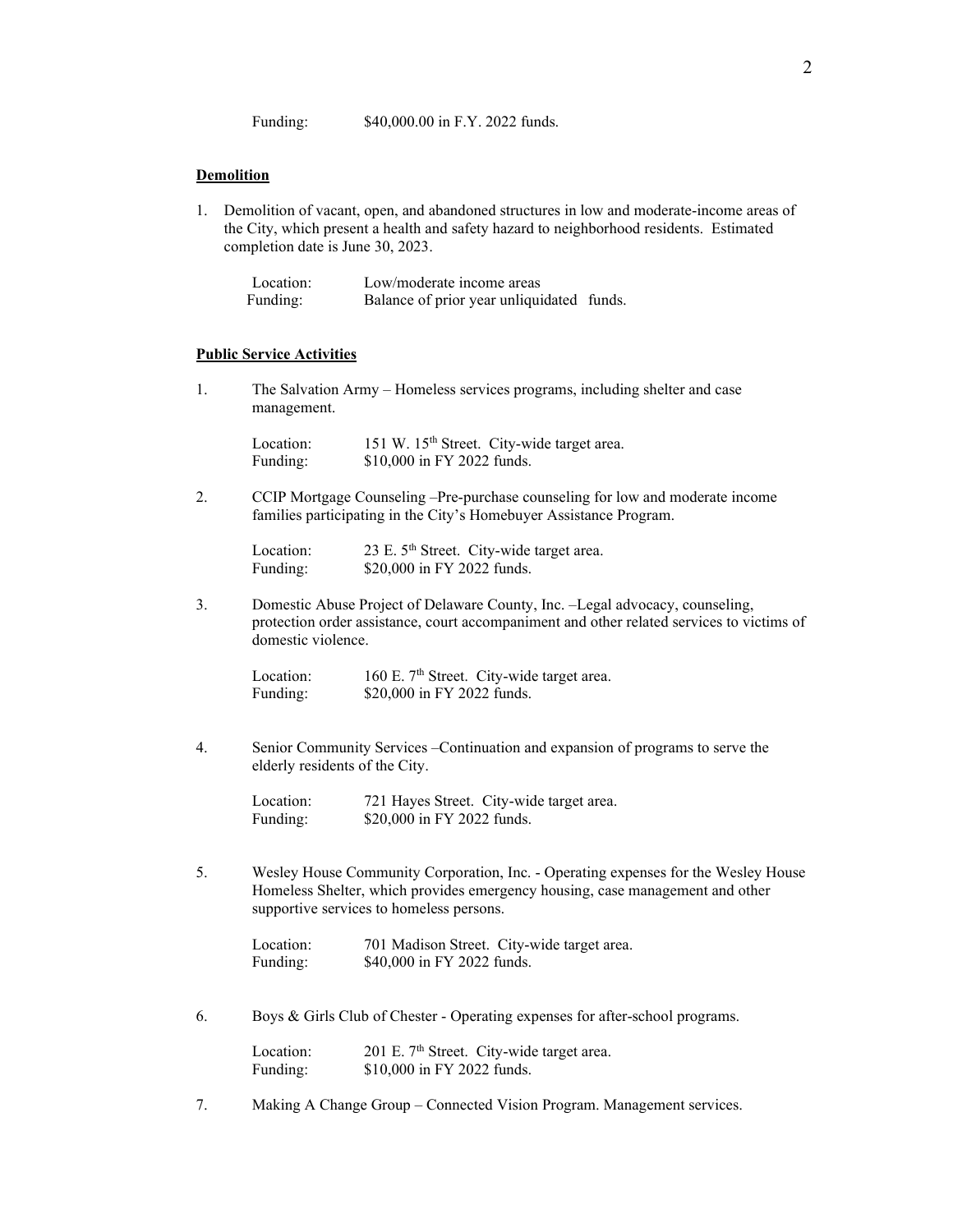| Location: | 419 Edgmont Ave, Suite F.    |
|-----------|------------------------------|
| Funding:  | \$25,000 in F.Y. 2021 funds. |

8. Entrepreneur Works of Delaware County – Microenterprise Technical Assistance

| Location: | 419 Avenue of the States     |
|-----------|------------------------------|
| Funding:  | \$10,000 in F.Y. 2022 funds. |

CEDA will provide oversight for public service activities and will charge the costs of such oversight to the general administrative line item. Separate Subrecipient Agreements with CEDA will be executed by the non-profit groups. Time of completion for all public service activities is June 30, 2023.

#### **Contingencies**

\$56,129.00 in F.Y. 2022 funds plus unprogrammed prior year funds will be used to fund cost overruns in other eligible CDBG activities. Should a new activity be approved, an Amendment to the F.Y. 2022 Action Plan will be processed.

#### **Section 108 Loan Repayment**

CEDA will process Principal Repayment and interest payments in connection with the Section 108 loan made to the CRA/ City for the expansion of Barry Bridge Park, a waterfront park located along the Delaware River from just east of Reaney Street to just east of Flower Street. The Park is available to residents on a City-wide basis.

| Location: | N/A                                                                |
|-----------|--------------------------------------------------------------------|
| Funding:  | \$182,744.00 (\$175,000 principal plus interest) in FY 2022 funds. |

#### **Administration/Planning**

A maximum of \$253,019.40 in F.Y. 2022 funds will be used for administration and planning activities in connection with the management and oversight of the CDBG Program.

#### **B. HOME PROGRAM**

1. Homebuyer Assistance Program. The provision of loans to low and moderate income first-time homebuyers to assist with down payments and settlement expenses for the purchase of a home in the City. The program will provide 50% of the downpayment, to a maximum of \$5,000 and a maximum of \$5,000 in closing costs as a zero percent interest loan. Estimated completion date is June 30, 2023.

| Location: | City-wide                                 |
|-----------|-------------------------------------------|
| Funding:  | Balance of prior year unliquidated funds. |

2. Single Family Affordable Housing Initiative. Acquisition, construction, or rehabilitation of properties for single-family homeownership or rental housing.

| Location: | City-wide                                                             |
|-----------|-----------------------------------------------------------------------|
| Funding:  | \$260,357.30 in FY 2022 funds plus balance of prior year unliquidated |
|           | funds.                                                                |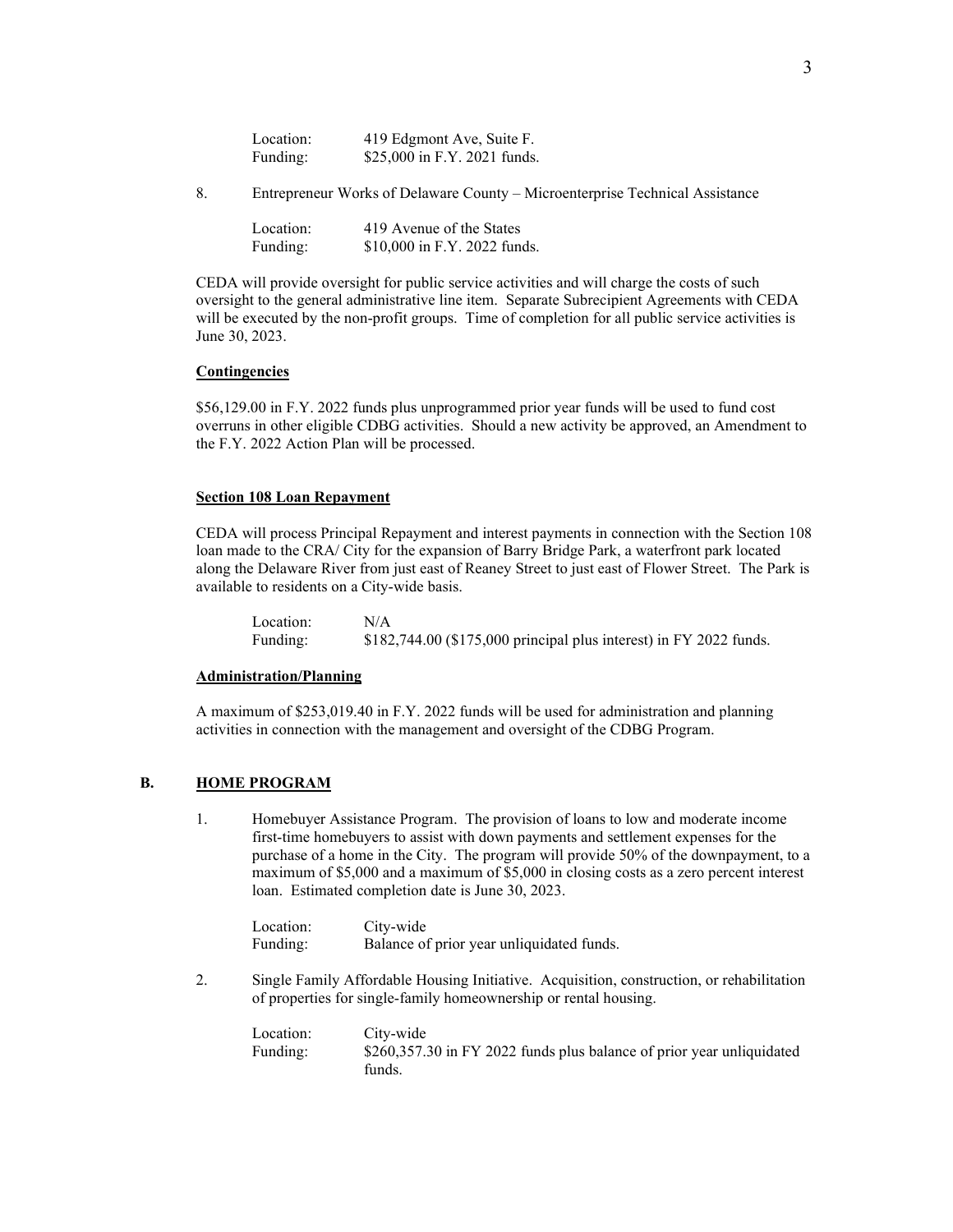3. West End Affordable Housing Initiative – Acquisition and construction of properties for single-family homeownership

Location: To be determined Funding:  $$400,000.00$  in prior year unliquidated funds.

4. Chester Community Improvement Project – Reasonable and necessary costs for the operation of CCIP, a certified Community Housing Development Organization (CHDO). Completion date is June 30, 2023.

| Location: | 23 E. $5th$ Street            |
|-----------|-------------------------------|
| Funding:  | \$18,596.95 in FY 2021 funds. |

5. Chester Community Improvement Project – Acquisition/Rehab/Resale of property for sale to low/moderate income homebuyer.

| Location: | To be determined                   |
|-----------|------------------------------------|
| Funding:  | $$115,000.00$ in prior year funds. |

6. Chester Community Improvement Project Affordable Housing Initiative – CHDO Set-Aside for Affordable Housing Development.

Location: To be determined Funding: \$55,790.85 in F.Y. 2022 funds plus balance in prior year funds.

7. Silvercare Affordable Housing – Rehabilitation of east wing of the north building of the former Community Hospital for the creation of 44 on-bedroom units and 5 two-bedroom units of affordable independent senior rental housing.

| Location: | $2600$ W, $9th$ Street         |
|-----------|--------------------------------|
| Funding:  | \$100,000 in prior year funds. |

8. Smoove Investments, LLC – Rehabilitation of 1112 Kerlin Street, a single family house, for sale to a low/moderate income homebuyer.

| Location: | 1112 Kerlin Street                    |
|-----------|---------------------------------------|
| Funding:  | \$70,000.00 in prior year HOME funds. |

#### **Administration/Planning**

.

A maximum of \$37,193.90 in F.Y. 2022 funds will be used for administration and planning in connection with the management and oversight of HOME activities.

#### **C. CDBG-CV FUNDING**

An Action Plan Amendment will be completed to allocate the balance of CDBG-CV funding remaining at June 30, 2022.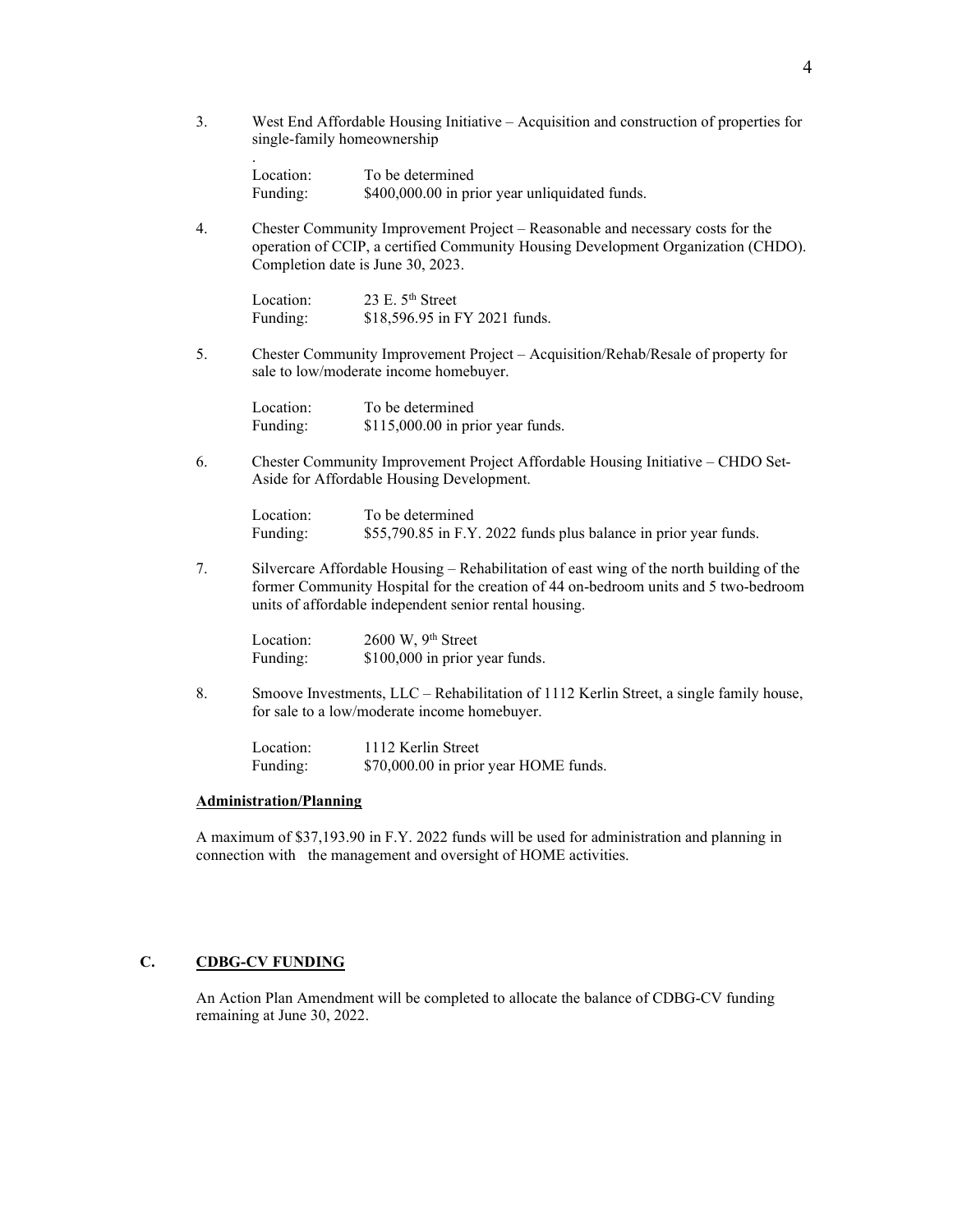# **NO. 95 - 2022**

# **THE COUNCIL OF THE CITY OF CHESTER DOES RESOLVE:**

That it does hereby authorize the temporary closure of the 500 Block of Avenue of the States, to allow for outdoor dining and retail, in an effort to increase foot traffic to the City of Chester Downtown area, on the following four (4) separate occasions:

> July 8, 2022; July 22, 2022; August 12, 2022; and August 26, 2022

**FURTHER,** it does hereby direct the proper City official to notify all public transportation of the temporary closures.

WE HEREBY CERTIFY that this Resolution passed Council this 25<sup>th</sup> day of May, A.D. 2022.

MAYOR

Attest: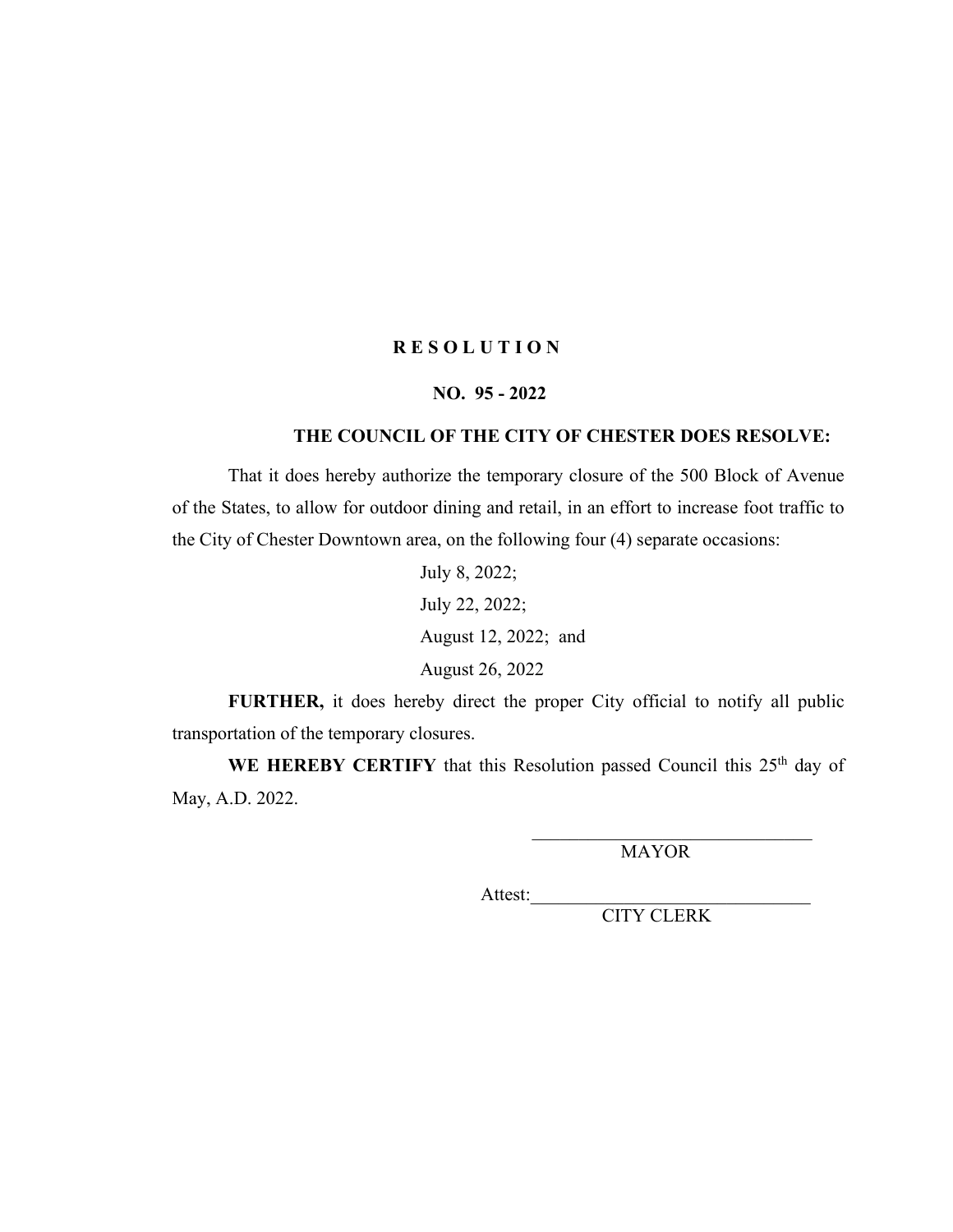# **NO. 96 -2022**

# **THE COUNCIL OF THE CITY OF CHESTER DOES RESOLVE:**

That it does hereby engage the services of Protiviti Government Services, Inc., to provide temporary assistance with audit readiness support and additional accounting resource support in an effort to bring the City current on its annual financial reporting obligations, beginning June 1, 2022 and ending September 30, 2022.

**FURTHER**, that it does hereby authorize the proper City official to execute any documents necessary for the engagement of services for and on behalf of the City.

**WE HEREBY CERTIFY** that this Resolution passed Council this 25<sup>th</sup> day of May, A.D. 2022.

> \_\_\_\_\_\_\_\_\_\_\_\_\_\_\_\_\_\_\_\_\_\_\_\_\_\_\_\_\_\_ MAYOR

Attest: \_\_\_\_\_\_\_\_\_\_\_\_\_\_\_\_\_\_\_\_\_\_\_\_\_\_\_\_\_\_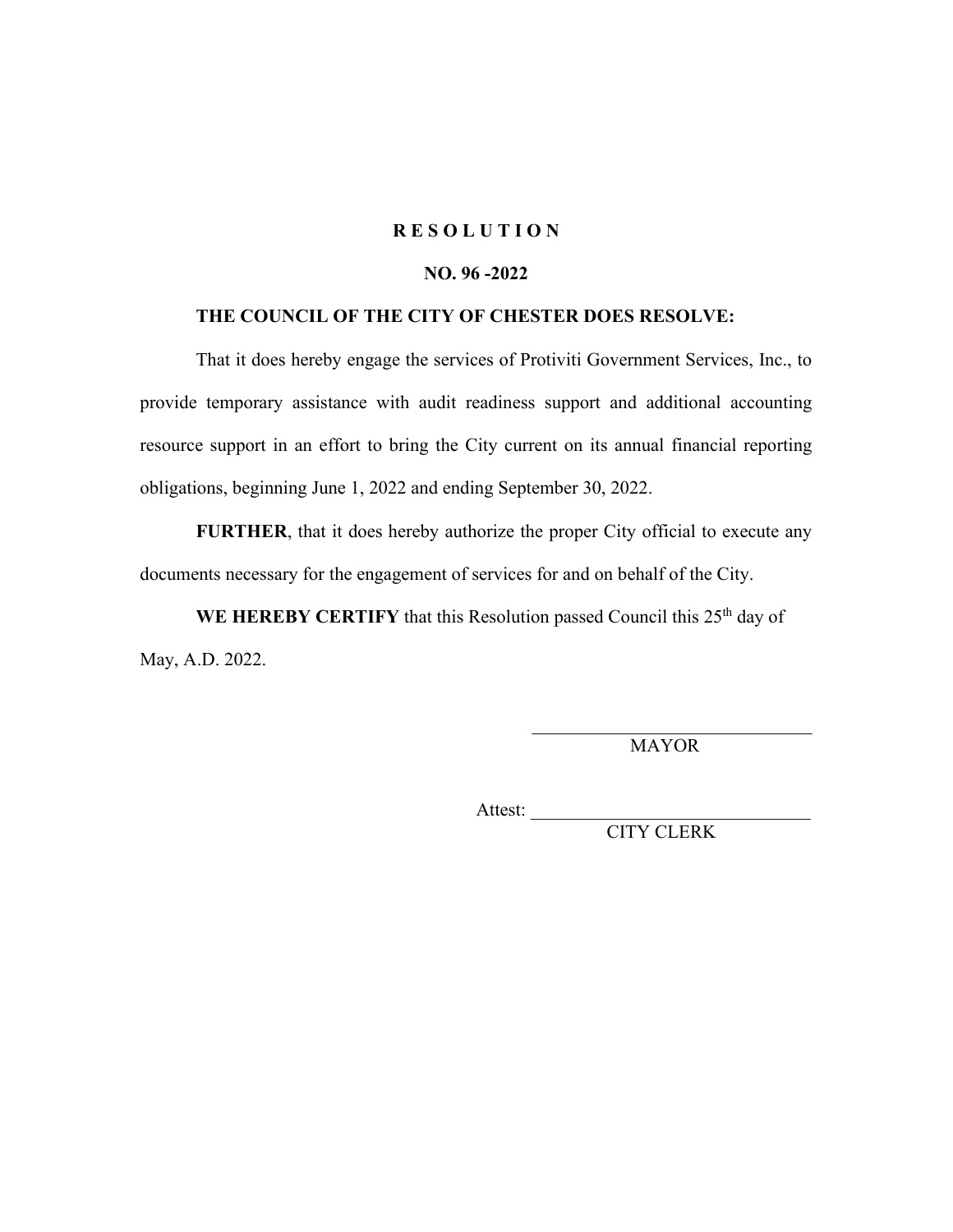### **NO. 97 - 2022**

**WHEREAS,** the City of Chester received fire escrow monies for the property listed below; and

**WHEREAS,** Article 1509.02(d) provides for the return of funds after all necessary repairs, removal or securing of the property has been completed and approved by the proper City official.

# **NOW, THEREFORE, THE COUNCIL OF THE CITY OF CHESTER DOES RESOLVE:**

That it does hereby authorize the Department of Accounts and Finance to issue payment to Marvin Barksdale, for the property located at  $520$  E.  $10^{th}$  Street, Chester, PA 19013, in the amount of Six Thousand Six Hundred Two Dollars and Twenty-two Cents (\$6,602.22), which represents a refund of fire escrow funds.

**WE HEREBY CERTIFY** that this Resolution passed Council this 25<sup>th</sup> day of May, A.D. 2022.

> \_\_\_\_\_\_\_\_\_\_\_\_\_\_\_\_\_\_\_\_\_\_\_\_\_\_\_\_\_\_ MAYOR

Attest: \_\_\_\_\_\_\_\_\_\_\_\_\_\_\_\_\_\_\_\_\_\_\_\_\_\_\_\_\_\_